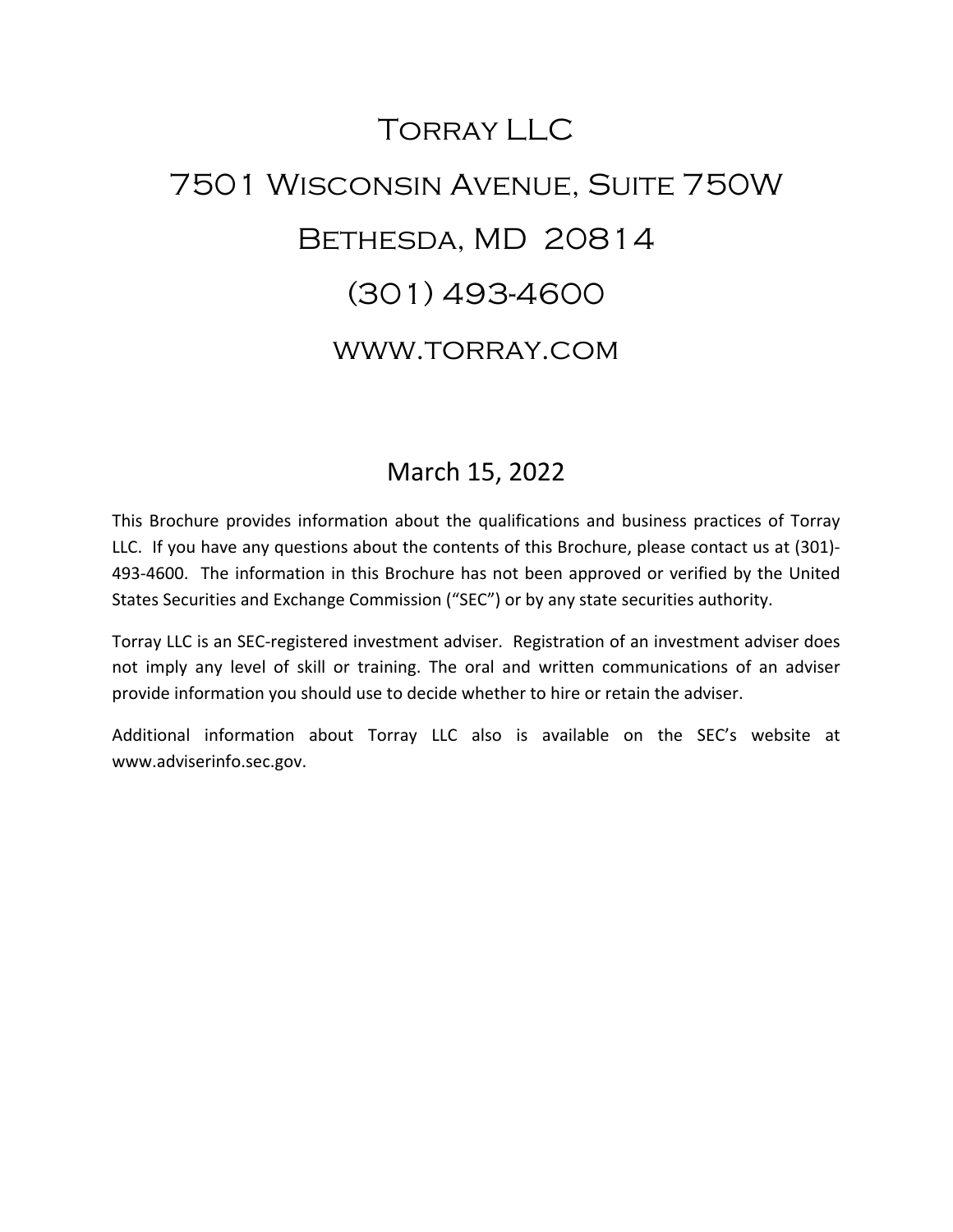#### <span id="page-1-0"></span>**Item 2 – Material Changes**

\_\_\_\_\_\_\_\_\_\_\_\_\_\_\_\_\_\_\_

Since the last annual distribution of this Brochure, effective date March 24, 2021, the following material business changes have taken place.

#### **Change to SMID Mutual Fund offering:**

Effective November 23, 2021, the TorrayResolute Small/Mid Cap Growth Fund was liquidated and closed. Torray no longer advises a mutual fund in the SMID strategy. References to the Fund have been removed in this Form ADV 2A Items 4, 5 and 10.

#### **Changes to personnel and principal ownership of Torray LLC**:

Item 4 has been updated to reflect that Robert E. Torray, former principal owner and founder of Torray LLC, passed away on May 10, 2021 at the age of 84. Upon Mr. Torray's passing, his ownership shares automatically became non-voting shares, thereby increasing all other Torray LLC shareholder votes proportionately, and resulting in a change of control. While not the sole employee owner of the Firm, Nicholas Haffenreffer, Torray's CIO, became the sole control person of Torray. Nicholas Haffenreffer has since resigned from Torray effective September 30, 2021.

Torray is an employee-owned firm, with ownership shares held by our executive management team and other select members of our staff. No single employee is considered to be a principal owner or control person of the Firm.

Torray's Form ADV Part 2B Brochure Supplement has been updated to reflect that Torray's Chief Investment Officer, Nicholas Haffenreffer, departed from Torray effective September 30, 2021. Effective October 1, James Bailey was promoted to Director of Research. James Bailey and Jeffrey Lent now serve as co-portfolio managers of the Torray Small/Mid Cap Growth and Large Cap Growth Strategies. In addition to serving as co-portfolio manager of the Growth Strategies, Jeffrey Lent also serves as co-portfolio manager of the Large Cap Value Strategy and portfolio manager of the Equity Income Strategy.

This section of the Brochure addresses only "material changes" since our last annual delivery or posting on the SEC's public website. We will deliver a summary of all material changes to this Brochure within 120 days of our fiscal year-end or more often if necessary. Currently, a copy of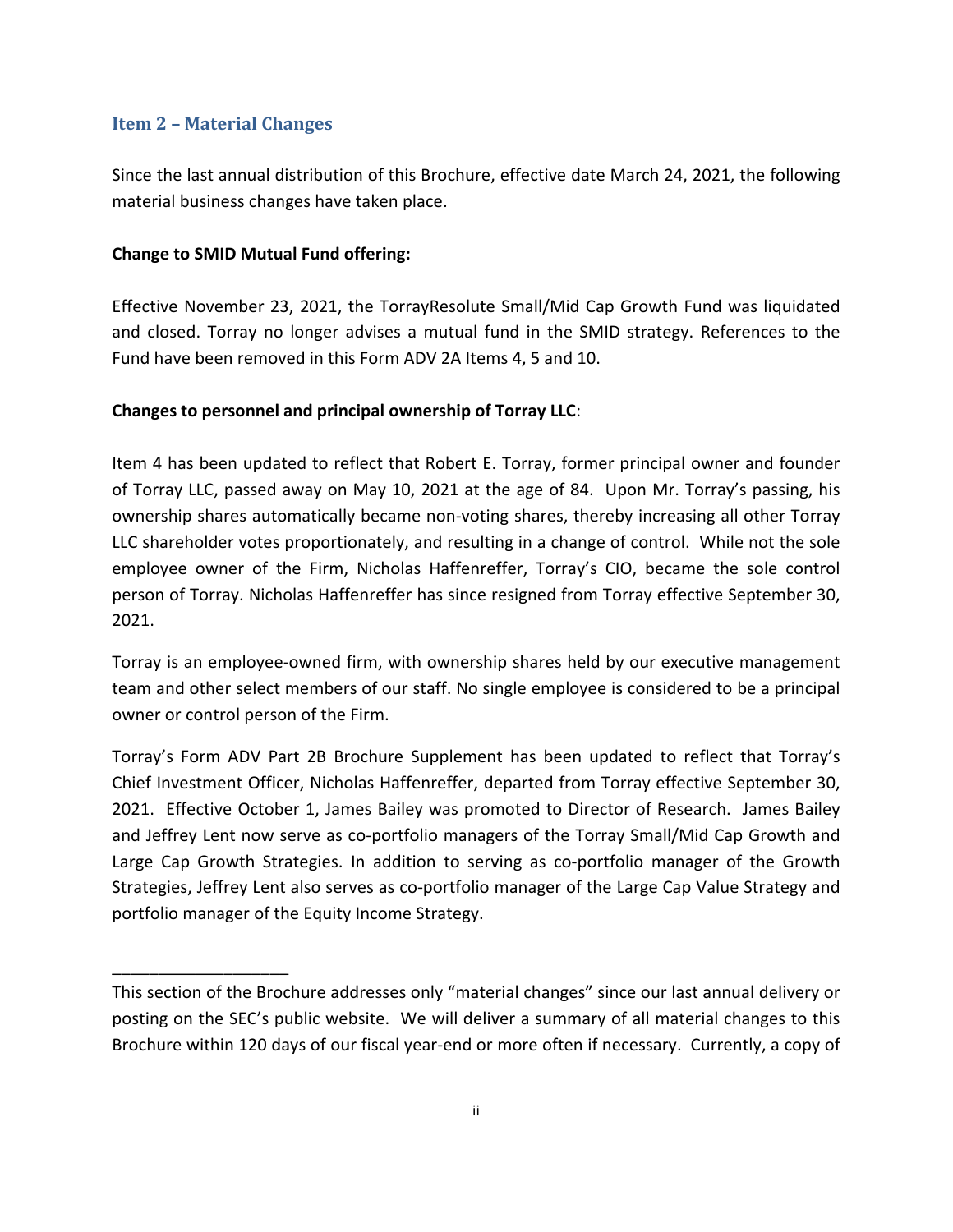our Brochure may be requested by contacting Suzanne Kellogg, Chief Compliance Officer, at 301-493-4600.

Additional information about Torray is also available via the SEC's web site [www.adviserinfo.sec.gov](http://www.adviserinfo.sec.gov/) using Torray LLC's CRD # 105818. The SEC's web site also provides information about any persons affiliated with Torray who are registered, or are required to be registered, as investment adviser representatives of Torray.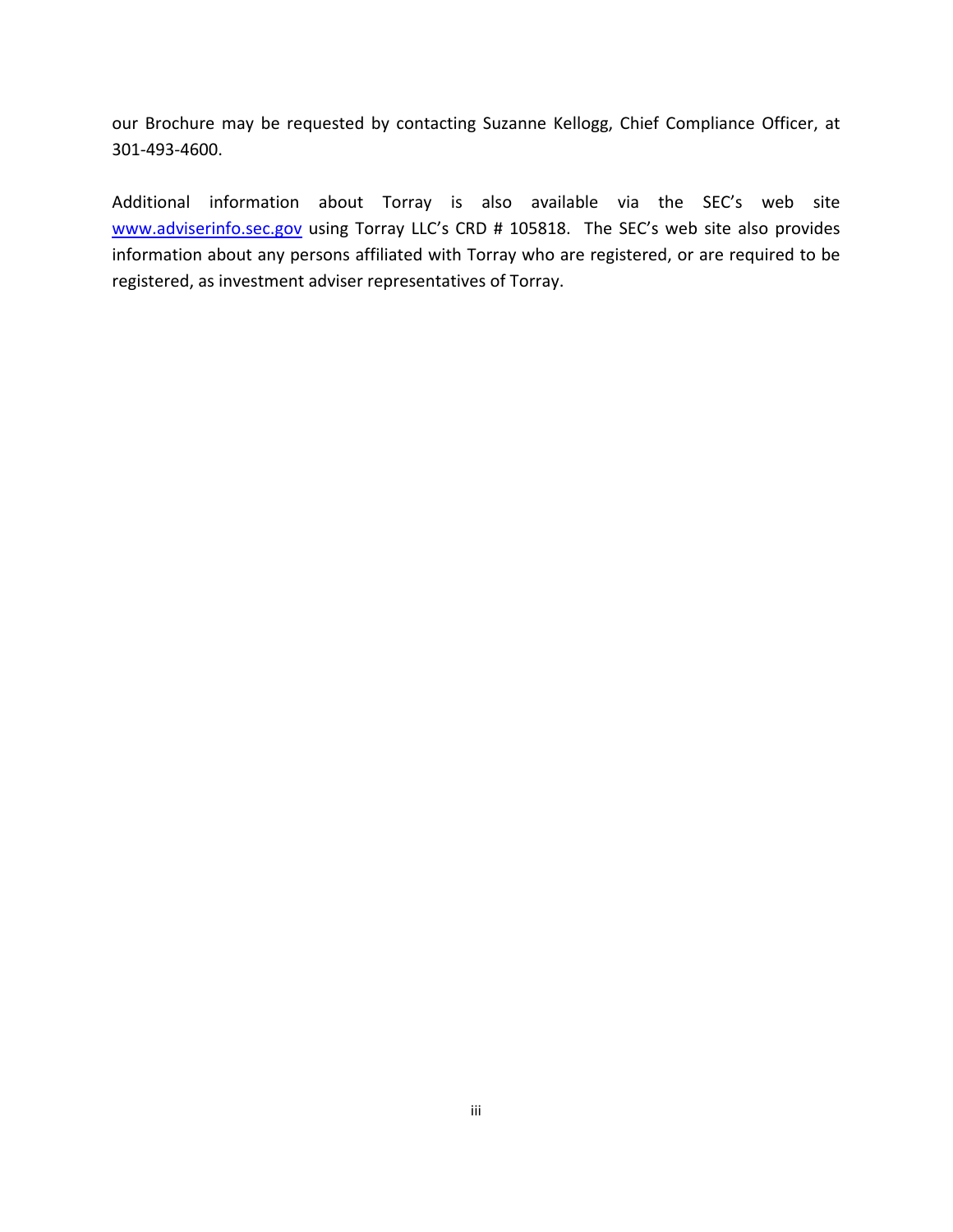### <span id="page-3-0"></span>**Item 3 - Table of Contents**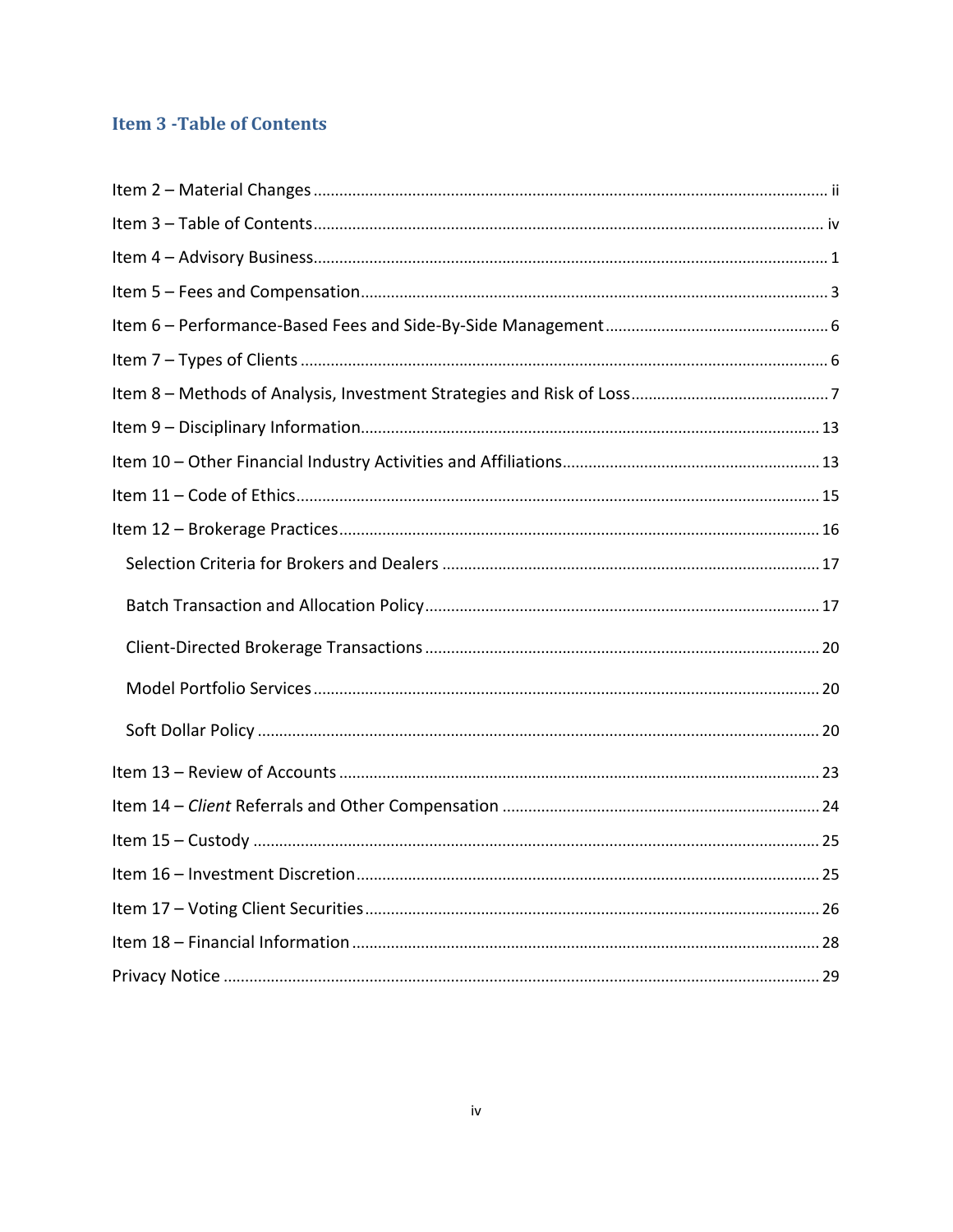#### <span id="page-4-0"></span>**Item 4 – Advisory Business**

Torray LLC ("Torray") was founded by Robert E. Torray in 1972. Torray provides investment supervisory services to private accounts and an open-end registered investment company (*i.e.*, mutual fund), offering advice on equity securities based on a bottom-up investment process designed to produce strong performance through long-term investment in quality businesses. These services are described in more detail below. Torray is an employee-owned investment advisory firm, with ownership shares held by our executive management team and other select members of our staff. Employee ownership is currently structured such that no single employee is considered to be a principal owner or control person of the Firm.

Mutual Fund. Torray serves as investment adviser to The Torray Fund (the "Trust"). The Trust currently offers one investment series, The Torray Fund.

The Trust is an investment company registered under the Investment Company Act of 1940, as amended (the "1940 Act"). Torray provides investment supervisory services to The Torray Fund ("Fund") subject to the supervision and direction of the Fund's Board of Trustees. The Torray Fund follows our large cap value strategy. The strategy, however, is tailored, as necessary, to comply with the individual investment policies and restrictions of the Fund. All of Torray's investment strategies (large cap growth, large cap value, small/mid cap growth and equity income) are described in Item 8 of this Brochure.

Wrap Fee Programs**.** From time to time, Torray offers investment advice to participants in one or more 'wrap fee' program. These programs are sponsored by brokerage firms as a means to give their clients access to the discretionary management services of various non-affiliated investment advisers, including Torray, for a single fee that covers the costs of portfolio management, trade execution, custody, and portfolio reporting. At present, Torray does not serve as a portfolio manager to a wrap fee program.

Through a wrap program, Torray can provide participants access to a Torray strategy, tailored to a participant's individual investment policies and restrictions. When Torray serves as portfolio manager to a wrap fee program, there are no differences between how we manage wrap fee assets and how we manage other separate account assets. If a participant selects Torray to manage its assets pursuant to this strategy, we receive a portion of the overall wrap fee charged to that participant by the sponsor.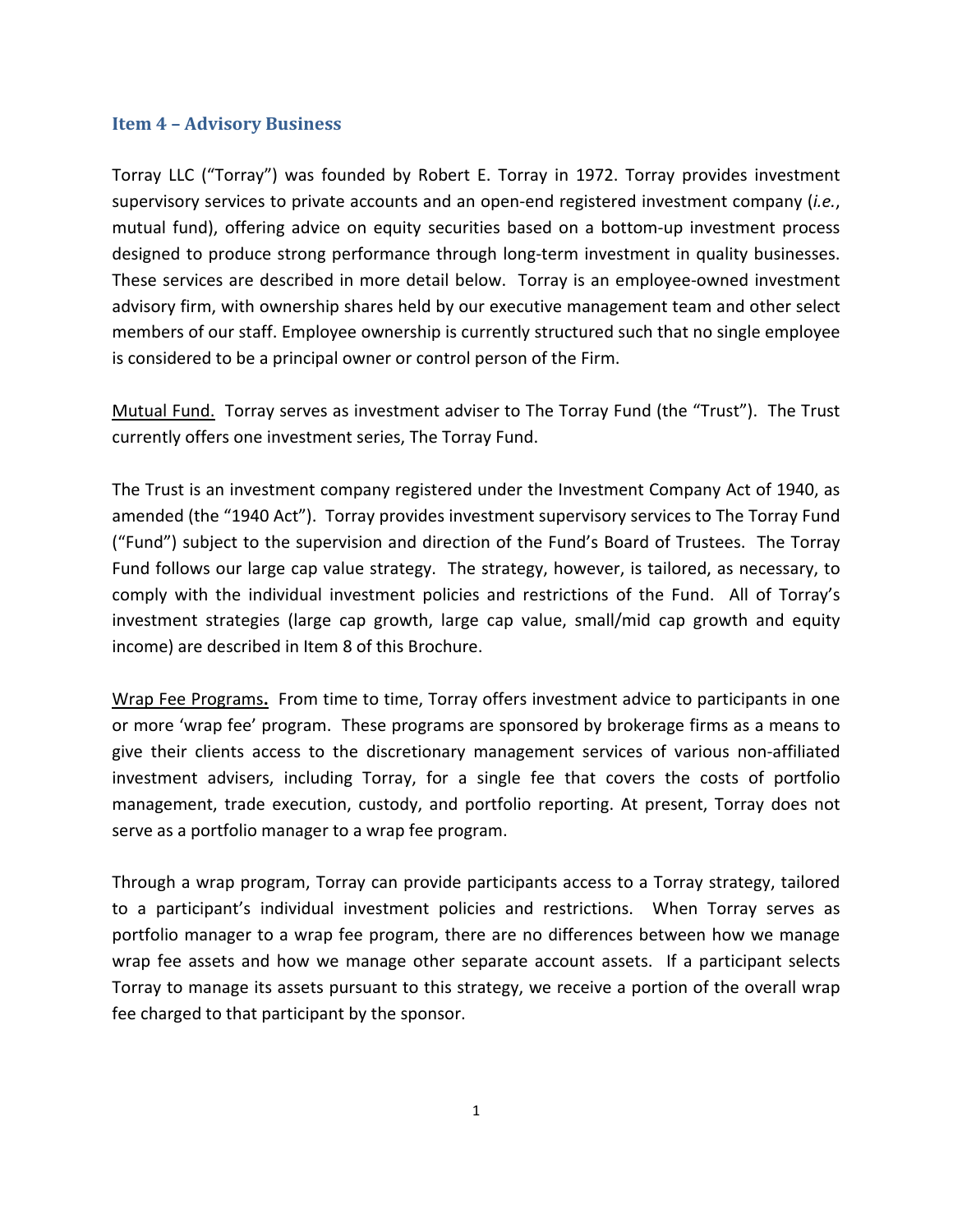NOTE: The wrap fee payable to the broker-dealer sponsor of a wrap program may exceed the costs of the services provided under the program (i.e., investment management, trade execution and custody) if such services were purchased by participating investors directly.

Model Portfolio Services. Access to Torray's large cap growth, equity income, and small/mid cap growth strategies are also available through the model portfolio services provided to several Unified Managed Account ("UMA") programs managed by unaffiliated investment advisory firms. Our model portfolio services include the provision of model investment portfolios managed consistent with our strategies as well as proposed periodic updates to the asset composition and asset allocation construction of the portfolio. As the investment adviser to model portfolios, we are paid to share day-to-day portfolio strategy, while the program sponsors retain final discretion to implement the model strategy. Program sponsors manage all trading and administrative aspects of client account management. Fees and brokerage arrangements for model portfolio services differ from more traditional asset management, as described in Items 5 and 12 of this Brochure.

Private Accounts. Torray offers its large cap value, small/mid cap growth, equity income and large cap growth strategies as separate accounts. Torray provides investment advisory services directly to various types of clients ("you" or "your") such as individuals, high net worth individuals, pension and profit-sharing plans, charitable organizations, corporations, and other businesses and we also sub-advise separate account client portfolios through agreements with various wealth advisory or investment advisory firms ("Private Accounts"). Torray formulates an investment program for the Private Accounts and complies with limitations and guidelines established by each client, to the extent applicable.

Performance Differences. While the advised Mutual Fund, Private Accounts (direct and subadvised), and model portfolios utilizing the same investment strategy generally perform similarly, performance differences are expected due to fee schedule differences (as outlined in Item 5 of this Brochure), and in some cases, unique client restrictions. Furthermore, there will be performance dispersion between the Mutual Fund and Private Accounts as compared to model portfolios because Torray does not have trading discretion over model portfolios. For more information on Torray's trade management policies and procedures, please see Item 12 - Brokerage Practices.

With the exception of model portfolio services, Torray provides investment supervisory services to clients on a fully discretionary basis. As of 12/31/2021, Torray managed \$711.1 million in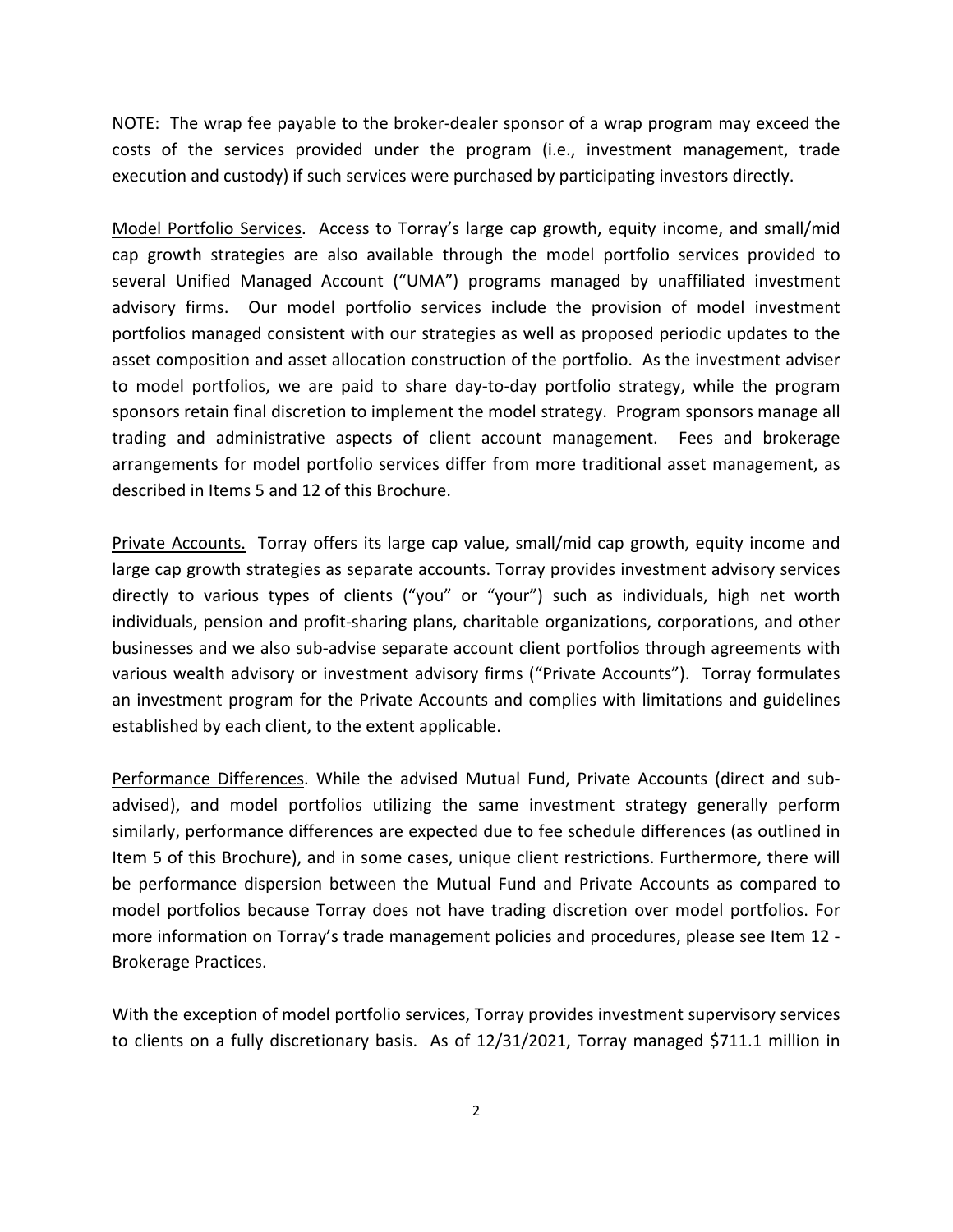<span id="page-6-0"></span>client assets on a discretionary basis. As of 12/31/2021, Torray had approximately \$253.3 million in assets under advisement attributed to model portfolio services.

#### **Item 5 – Fees and Compensation**

Mutual Fund. For investment adviser supervisory services provided to The Torray Fund, Torray receives a fee, computed daily and payable monthly, at the annual rate of a specified percentage, indicated below, of the Fund's average daily net assets:

| <b>Fund</b>     | Maximum Management Fee Torray Receives |
|-----------------|----------------------------------------|
| The Torray Fund | 1.00%                                  |

For a complete explanation of the management fees Torray receives for its role as investment adviser to the Torray Fund, and factors that may reduce the fees received, please refer to the Fund prospectus and statement of additional information ("SAI"). Information on all investor fees, expenses, and share class options, if applicable, is also available within the prospectus and the SAI. The Torray Fund calculates and deducts from its assets the investment advisory fee due to Torray. The advisory contract between Torray and The Torray Fund can be terminated without penalty by the Fund, generally upon 60 days' notice, and terminate automatically upon assignment, as defined in the 1940 Act.

Private Accounts. Fees for the management of Private Accounts are based on an annual percentage of each account's total assets under management, including cash. For Private Accounts, the stated minimum account size requirement for opening or maintaining an account is \$250,000 for the large cap growth, large cap value strategy, small/mid cap growth or equity income strategy. The standard annual fee schedule is 1.0% on the first \$5 million, 0.75% on the next \$20 million, 0.50% on the next \$175 million, 0.375% on the next \$100 million and 0.25% on the balance.

Torray reserves the right, in its sole discretion, to negotiate and charge different fees for certain accounts based on the client's particular needs, overall relationship with Torray and other factors unique to the client's particular circumstances. Differences in fees paid by certain clients are also, in certain instances, attributable to varying account inception dates. Torray also reserves the right to waive or reduce the account minimum. With respect to sub-advised separate accounts, fees are negotiated and minimum account sizes vary, depending on Torray's agreement with the client's wealth adviser or investment adviser. Torray manages investment accounts for employees and family members of employees, some of which benefit from reduced fees and/or account minimums. Currently, Torray does not manage any client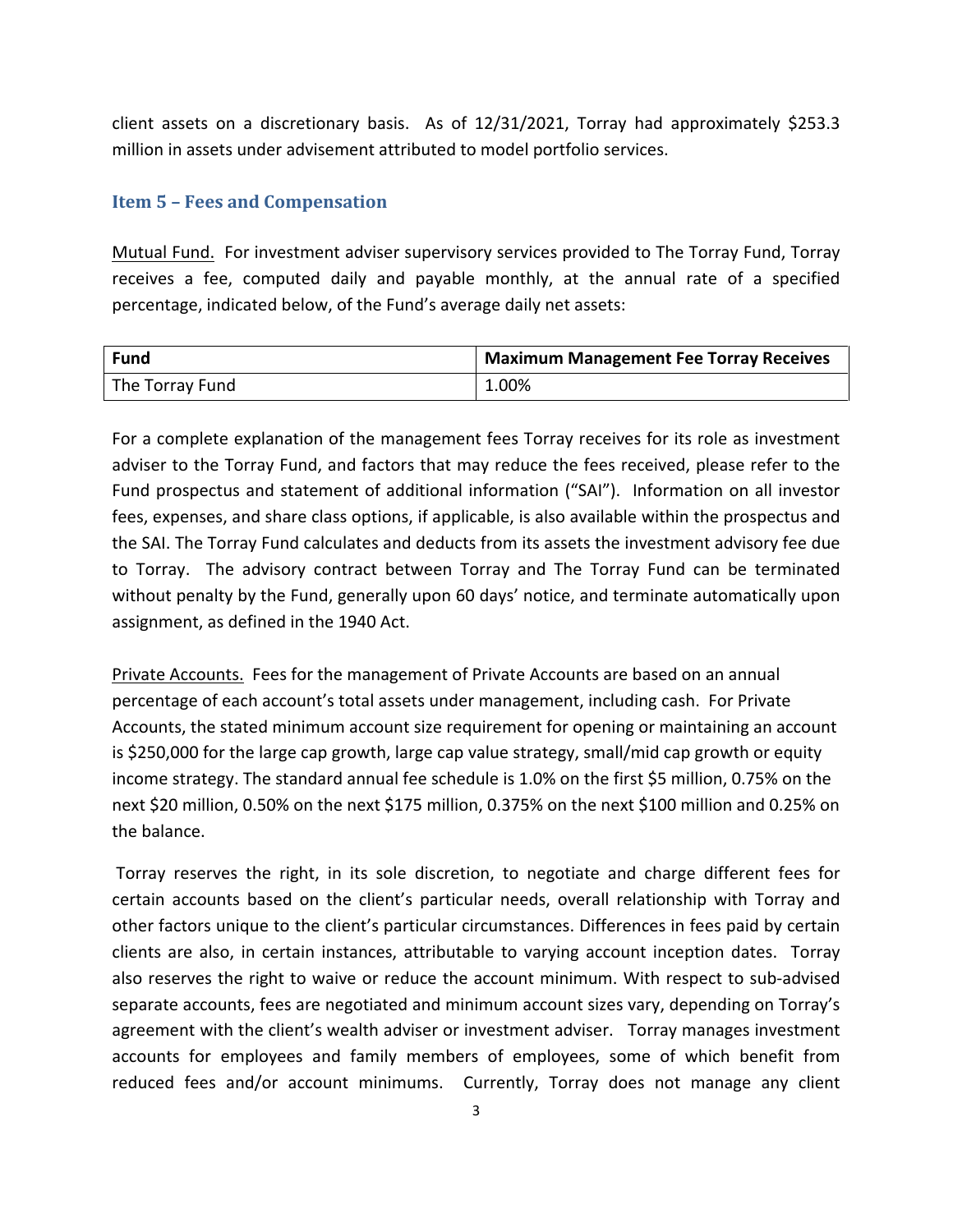accounts for which a fee is based on a share of capital gains upon or capital appreciation of an advisory client's account (*i.e.*, a performance-based fee).

For certain sub-advisory relationships, Torray's quarterly management fee covering all subadvised accounts is consolidated and paid by the wealth adviser or investment adviser directly to Torray. Where Torray directly charges fees to Private Account clients based on the standard tiered fee schedule, or a negotiated tiered fee schedule as detailed in the investment management agreement, it will generally aggregate related account balances of the same client and clients known to reside within the same household for the purposes of achieving advisory fee breakpoint discounts.

Fees are generally computed and payable quarterly, in advance, based on the market value on the last business day of each prior quarter. Initial fees are calculated based upon the number of days in the quarterly period the account came under Torray's management, based on starting account value and typically paid in conjunction with the first full quarter fee payment. All subsequent quarters are billed for the full quarter. Torray prorates its fees with respect to additions to and withdrawals from a Private Account, subject to a de-minimis threshold. This credit or deduction will be reflected in the next quarter's fee. If a client terminates the relationship prior to the end of the quarter, the fee is prorated for the number of days the portfolio was under management and the excess funds are repaid to the client.

Torray considers cash to be an asset class. Cash held in the client's investment account is typically swept into the money market fund account or money market bank account at the client's custodian. Torray generally includes cash and cash equivalents in the calculation of assets under management and fees. During periods of exceedingly low short-term interest rates, as is the case today, client fees paid on cash balances will exceed money market yields.

If authorized by the client, the investment advisory fee, which is calculated by Torray, will be billed directly to a client's managed account, and directly debited by Torray. Torray only has the ability to debit fees associated with specific custodian relationships. A client may also ask Torray to bill the investment advisory fee to the client rather than deduct the fee from a custodian account under Torray's management. The custodian will send the client quarterly statements showing all transactions in the account, including fees paid to Torray (if deducted from the account), directly to such clients. Client custodians do not independently verify Torray fee calculations. Torray will send to clients a quarterly statement showing the amount of the management fee due, the account value on which the fee is based and how the fee was calculated. Torray will receive either paper or electronic copies of custodians' statements.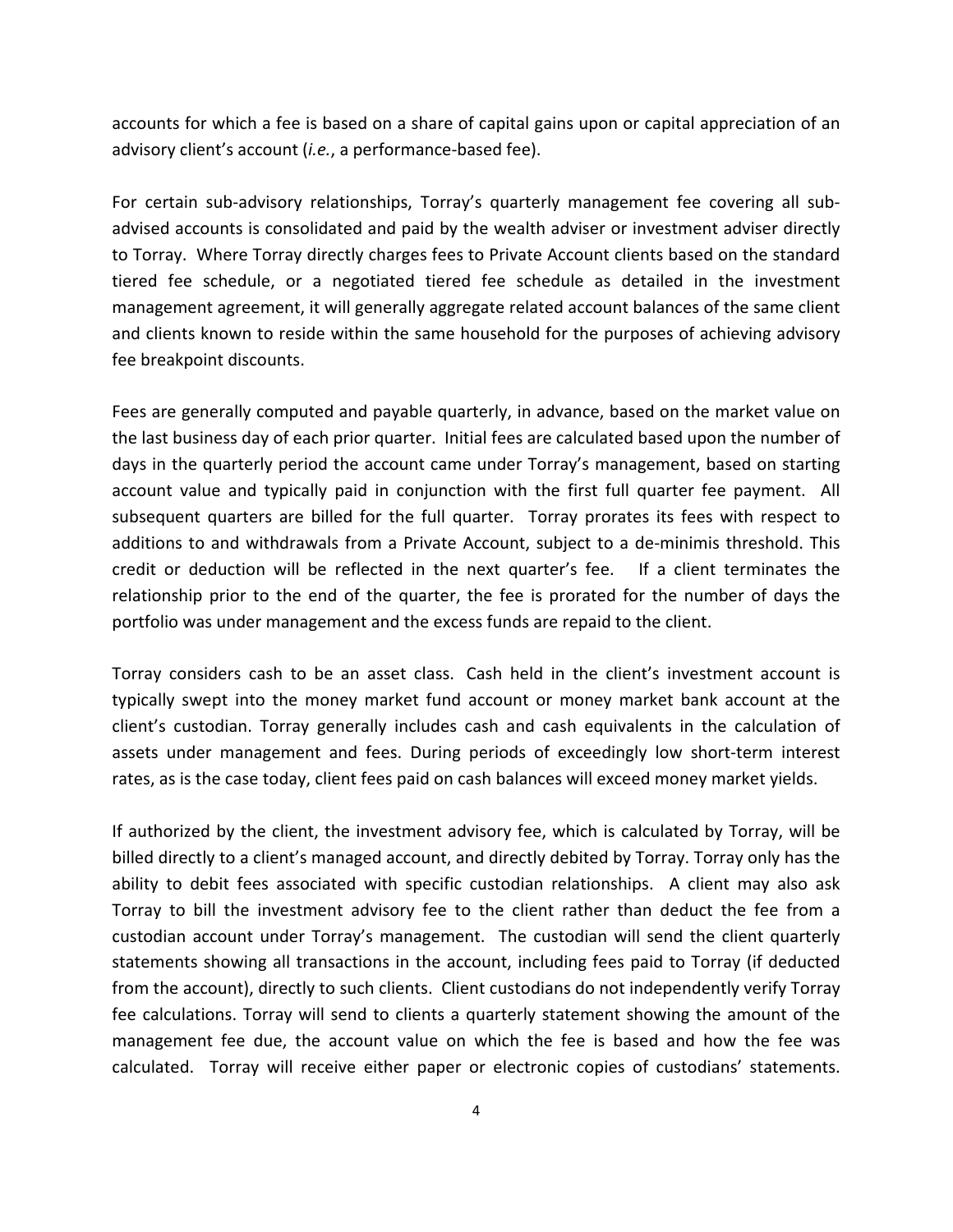Additionally, Torray will perform a due inquiry with the custodian for any account from which it directly debits fees, to ensure quarterly statements are being sent to clients.

Torray's investment advisory agreements for Private Accounts are generally mutually revocable at any time without penalty and continue in effect until written notice of termination is given by either party. Generally, 30 days' notice is requested unless otherwise specified by contract.

Wrap Fee Programs. From time to time, Torray is retained as an investment adviser under a wrap fee arrangement, through a broker-sponsored program, where the broker directly charges program participants asset-based fees. Under a wrap fee arrangement, clients select the money manager(s) and participant funds are placed with one or more money managers whereby all administrative and management fees, including trading and execution costs, portfolio reporting and custody, are wrapped into one comprehensive fee charged by the sponsor. The overall wrap program fee paid by the client to the sponsor covers both wrap sponsor services and portfolio management of the investment adviser. Clients pay all fees under these arrangements to the wrap sponsor, with Torray receiving a share of these fees from the sponsor. Torray negotiates fees under wrap arrangements separately with the wrap sponsor. Costs related to trades executed away from the sponsor are in addition to the allinclusive wrap program fee. Please see Item 12 for more information on Torray's trade away practices and the associated costs. Further fee details are available in the wrap sponsor's Form ADV Part 2A and/or Appendix 1 which the wrap sponsor delivers directly to the participants.

Fees paid by sponsors to Torray in conjunction with a wrap fee program are negotiable and are generally lower than our standard fee schedule because services provided by Torray are limited solely to asset management.

Model Portfolios. When Torray acts as a model portfolio provider, we receive a fee from the program sponsor based on total client account assets. Client fees are set by the program sponsor and therefore vary from one program to another.

Other Fees. Torray's fees are exclusive of brokerage commissions, transaction fees, custodial fees, and other similar charges (i.e., sales charges imposed on purchases and redemptions of mutual funds, transfer taxes, and wire transfer costs) incurred in connection with Torray's provision of investment advisory services to a client's account. To the extent that a client invests in a pooled investment vehicle such as a mutual fund (including money market funds utilized for short-term cash management purposes) or an exchange-traded fund, the client will indirectly bear fees and expenses charged by the underlying pooled investment. If a client's assets are invested in a Fund advised by the Firm, Torray does not assess the client an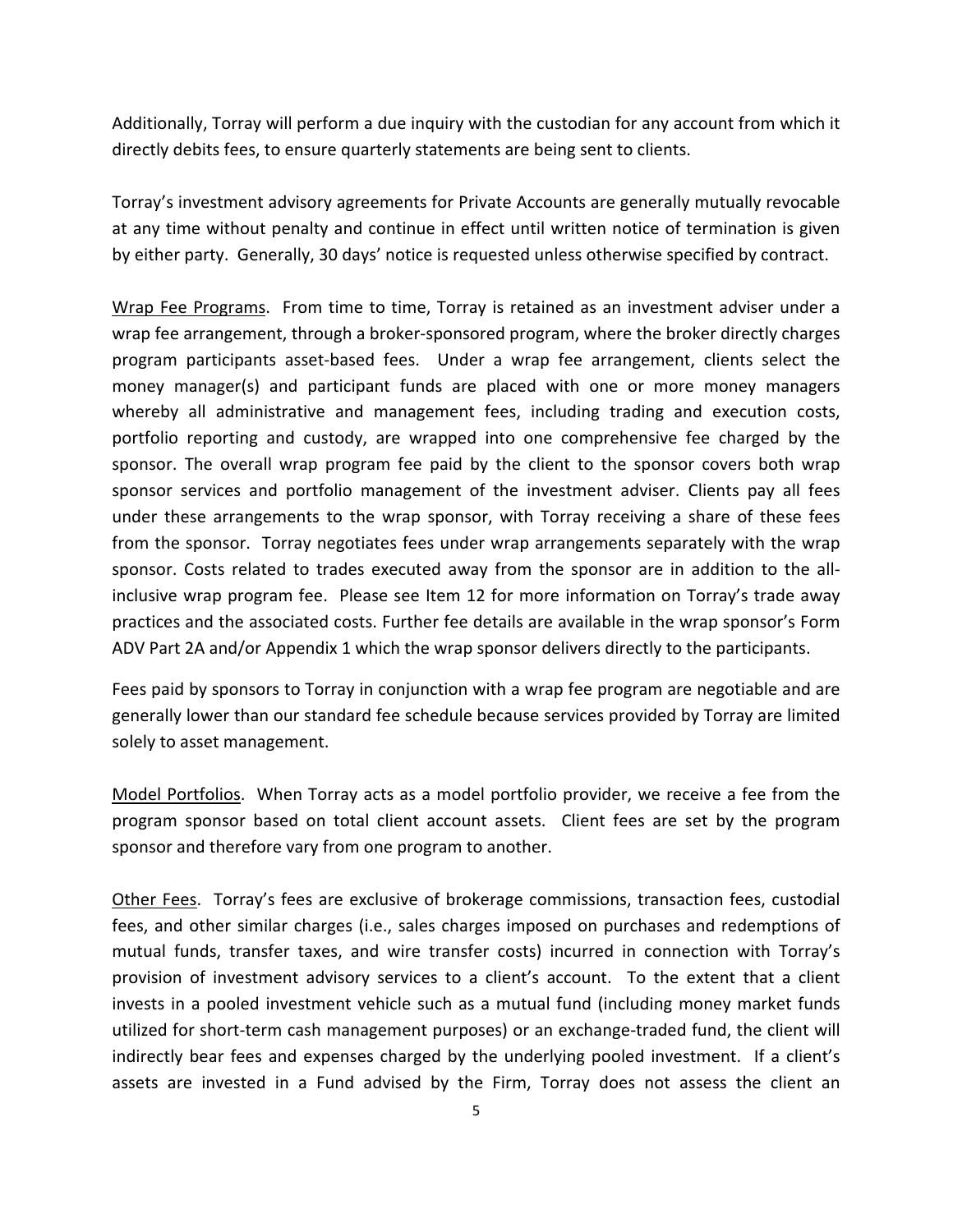investment advisory fee on such assets. This is because Torray provides advisory services to such Fund and receives an investment advisory fee from the Fund for such services.

Item 12 further describes the factors that Torray considers in selecting or recommending broker-dealers for *client* transactions and determining the reasonableness of their compensation (*e.g.*, commissions).

#### <span id="page-9-0"></span>**Item 6 – Performance-Based Fees and Side-By-Side Management**

Torray does not charge any performance-based fees (fees based on a share of capital gains on or capital appreciation of the assets of a client). For all client accounts, fees are based solely on the market value of assets under management. Torray seeks best execution on all transactions and seeks to uphold its fiduciary duty to all clients. Our trade management policy is designed to ensure that we treat client accounts equitably under all circumstances. We do not intend to favor any clients or subsets of clients when we engage in side-by-side investing of Private Accounts including sub-advised separate accounts, wrap accounts, model portfolios, or mutual funds. Portfolio holdings in certain instances will vary from any one client account to another within a specific strategy due to unique client objectives, restrictions, or cash flows. While investments held are generally very similar, there are, at times, some differences due to the tax sensitivity of individual Private Accounts. Please see item 12 for more information on how we manage model portfolios as compared to those accounts for which we have investment discretion.

#### <span id="page-9-1"></span>**Item 7 – Types of Clients**

Torray LLC provides portfolio management services to various types of clients such as individuals, high net worth individuals, pension and profit-sharing plans, charitable organizations, corporations and other businesses, registered mutual funds, wrap fee participants and investment advisers using our model portfolio services.

Torray requires that each client enter into an investment advisory agreement prior to Torray's performance of any investment advisory services for the benefit of the client. The investment advisory agreement is a written contract between Torray and the client and sets forth the terms of the investment advisory services to be rendered to the client.

Generally, the minimum account size to open and maintain a Private Account is \$250,000 for the large cap value, large cap growth, small/mid cap growth or equity income strategy. Torray reserves the right to waive or reduce the account minimum. Torray manages investment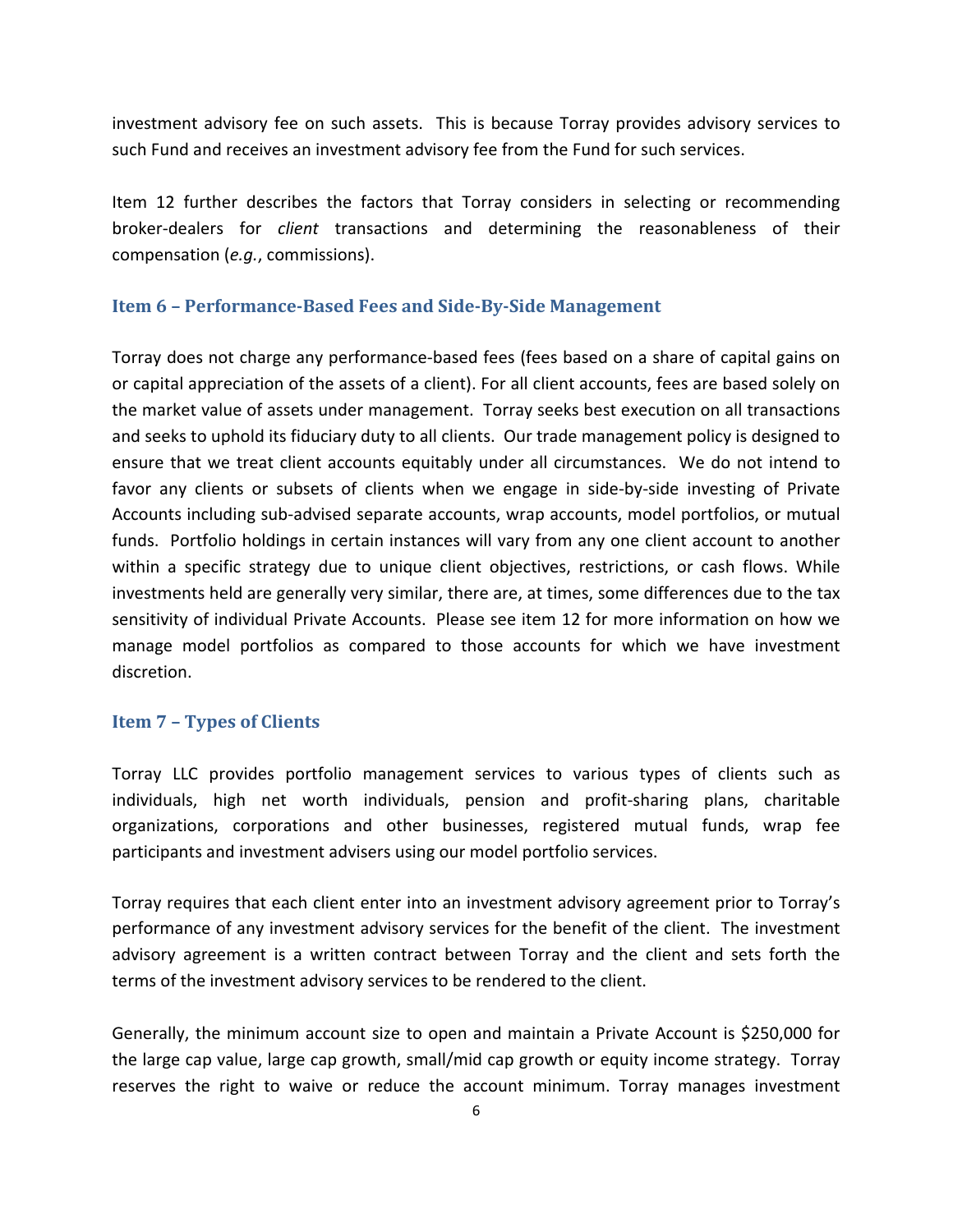accounts for employees and family members of employees, with certain such accounts benefitting from reduced fees and/or account minimums. Mutual fund investment as well as wrap program, model program, and sub-advised account minimums are set by each respective sponsor, and are disclosed in the Fund's prospectus, or program sponsor's Form ADV Part 2A and/or Appendix 1.

#### <span id="page-10-0"></span>**Item 8 – Methods of Analysis, Investment Strategies and Risk of Loss**

Torray uses fundamental methods of analysis that emphasize stock selection. There are risks to our analysis in that the underlying data may be incorrect, biased, or incomplete and that the opinions based upon that data may be wrong.

Torray currently markets four investment strategies: (1) large cap value; (2) large cap growth; (3) small/mid cap growth; and (4) equity income. A description of these strategies and the related investment risks follows.

Large Cap Value. This strategy involves investing primarily in large capitalization companies that generally have demonstrated records of profitability, conservative financial structures, and shareholder-oriented managements. Investments are made when Torray believes valuations are modest relative to earnings, cash flow or asset values. The strategy views common stock ownership as an investment in a business, and therefore invests for the long term, employing a value-oriented approach to security selection. Ordinarily, 90% or more of a client's account will be invested in common stocks, preferred stocks, and securities convertible into common stocks with the balance held in cash or cash equivalents. A typical client account holds between 25 and 40 stocks. Positions in individual issuers will generally not exceed 5% of assets managed pursuant to this strategy and positions in industry groupings will generally not exceed 25% of such assets. Sector weights are independent of benchmarks, but generally will not exceed the greater of 35% of the portfolio, or 100% of the benchmark weight.

The primary focus is on business analysis, with no attempt to forecast market trends. Companies with successful track records that have fallen from investor favor may be of interest if it is determined that the cause of investor disaffection is temporary, and that share prices fail to reflect the strategy's assessment of intrinsic value.

The strategy evaluates risk from several perspectives, including but not limited to: (1) valuation discipline relative to the market and relative to each company's intrinsic worth; (2)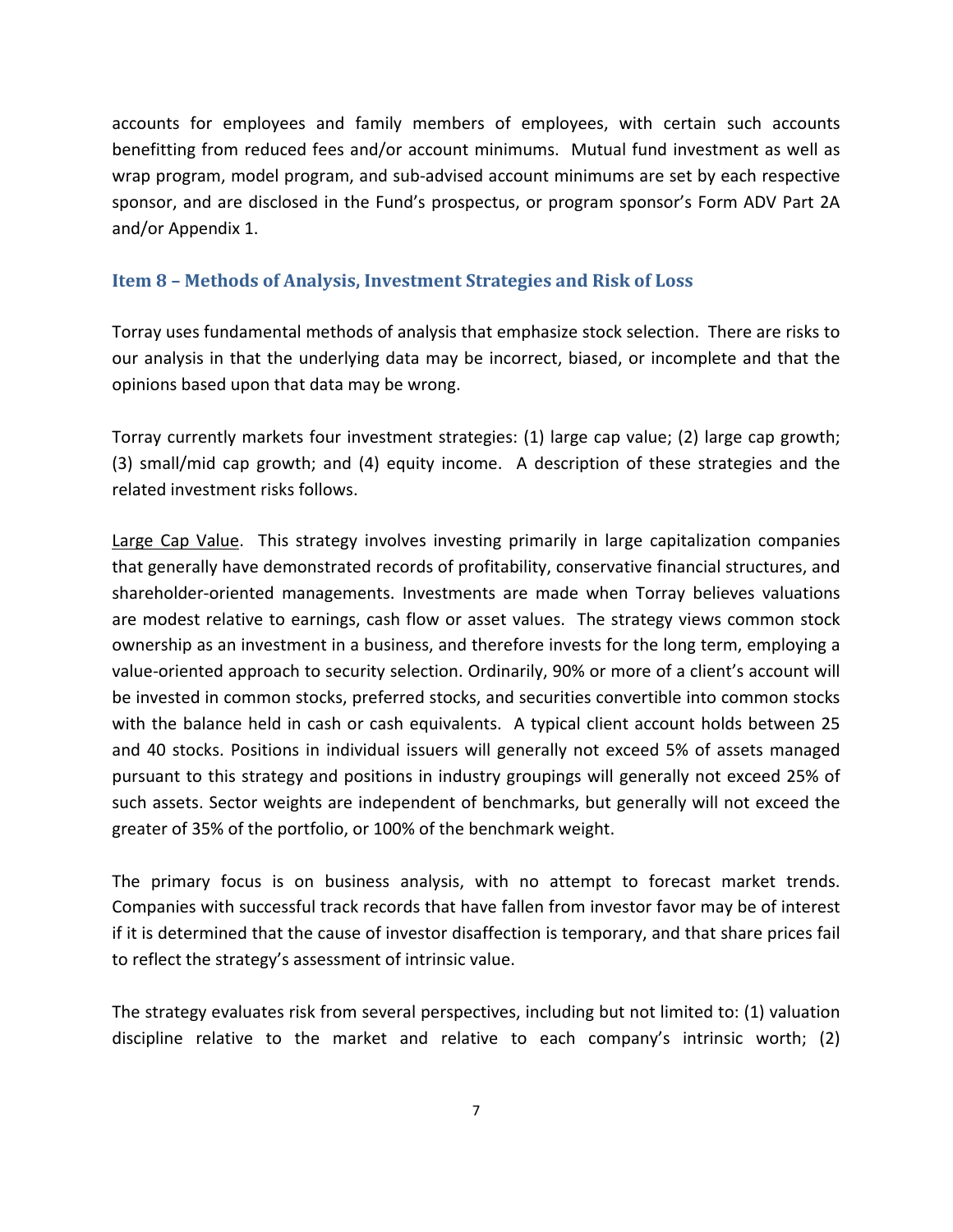diversification by sector and business type; and (3) position limits as a critical tool in limiting over-exposure to any one company, industry or sector.

Large Cap Growth. This strategy involves investing principally in equity securities of large capitalization companies with records of increasing revenues, earnings, and cash flows on a consistent and sustainable basis. Large capitalization companies are those with market capitalizations of \$5 billion or more at the time of purchase. Sustainable growth is a product of businesses generally characterized by durable competitive advantages, high returns on and efficient use of capital, low financial and operating volatility, high levels of recurring revenue and low exposure to cyclical trends. Companies are reviewed on a fundamental basis in the context of long-term secular themes.

This strategy employs a concentrated approach, investing in 25 to 30 stocks, with a long-term orientation and a quality focus. Correlation of securities and underlying businesses is considered in an effort to minimize risk within a client account. Initial positions typically range from 2% to 3% of assets and are generally increased over time to between 3% and 5%. Individual positions will not exceed 7%. Sector weights are independent of benchmarks, but generally will not exceed the greater of 35% of the portfolio, or 100% of the benchmark weight. Cash is not employed in a tactical or strategic manner and will typically not exceed 5% of a portfolio's value.

Risk control is an integral part of the strategy. In the context of security selection, the focus is on quality, which is defined as businesses demonstrating consistent financial and operating metrics through a full business cycle, high returns on capital, appropriate leverage, and reasonable valuation. Risk control is also a primary part of portfolio construction. To achieve effective diversification, correlation among existing and prospective holdings is measured through multiple periods, assigning preference to issues exhibiting low correlation to the portfolio and among sectors. Excess (positive or negative) relative performance also initiates a review of a security by the Investment Committee.

Positions are typically reduced or sold if they exhibit excess valuation, reach sector or position limits, show increased business volatility, are replaced by higher conviction ideas, or fail to fulfill the original investment thesis.

Small/Mid Cap Growth. This strategy involves investing principally in equity securities of small and medium capitalization companies with records of increasing earnings on a consistent and sustainable basis. While companies considered for this strategy are those with reasonable liquidity and market capitalizations within the range of the Russell 2500™ Growth Index at the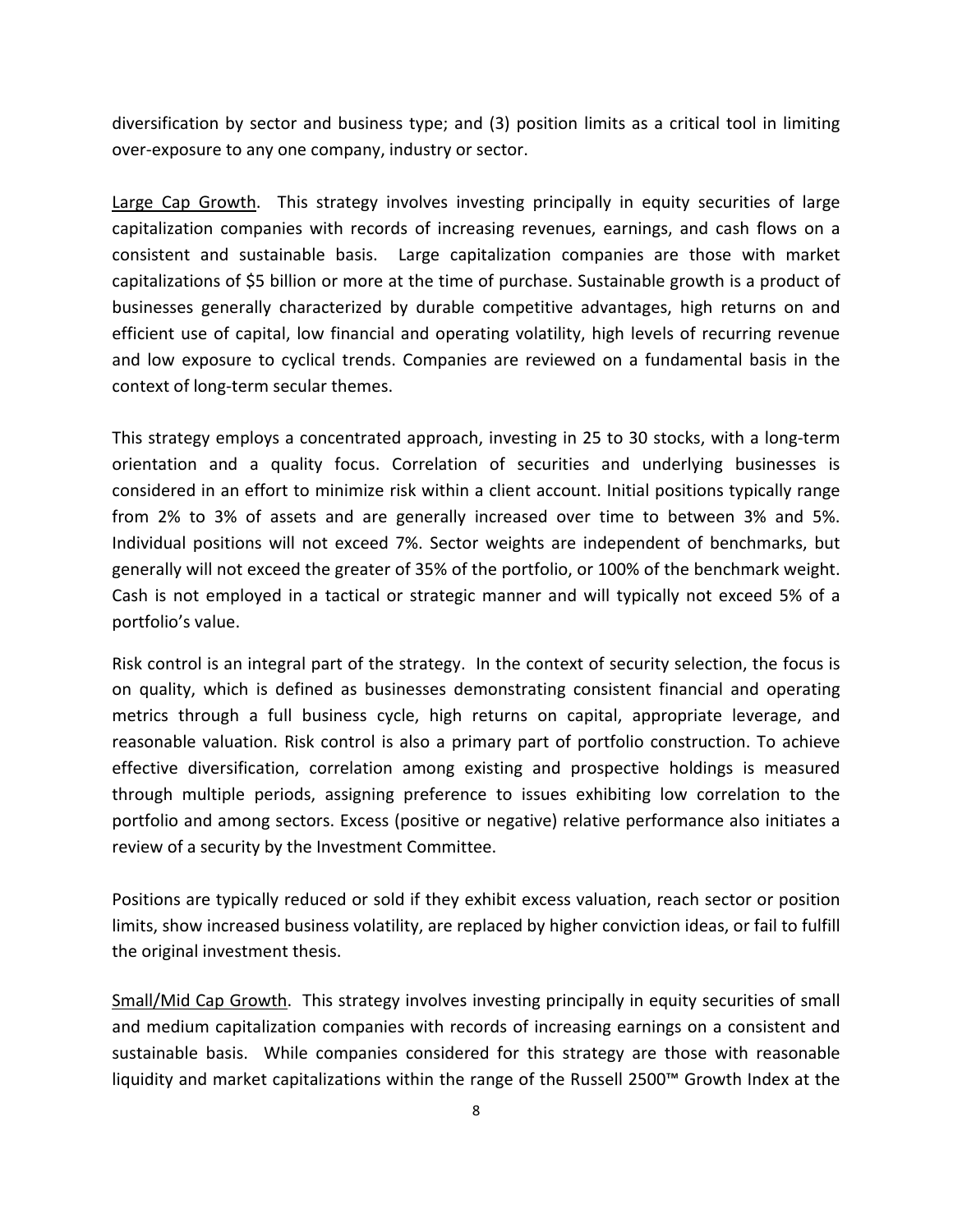time of purchase, we typically focus on investing in securities with market capitalizations ranging from \$500 million to \$5 billion at time of purchase.

This strategy employs a concentrated approach, investing in 25 to 30 stocks, with a long-term orientation and a quality focus. Correlation of securities and underlying businesses are considered in an effort to minimize risk within a client account. Initial positions typically range from 2% to 3% of assets and are generally increased over time to between 3% and 5%. Individual positions will not exceed 7%. Sector weights are independent of benchmarks, but generally will not exceed the greater of 35% of the portfolio, or 100% of the benchmark weight. Cash is not employed in a tactical or strategic manner and will typically not exceed 5% of a portfolio's value.

Risk control is an integral part of the strategy. Smaller companies may involve greater risk of loss and price fluctuation than larger companies. These companies may have a limited track record. In the context of security selection, the focus is on quality, which is defined as businesses demonstrating consistent financial and operating metrics through a full business cycle, high returns on capital, appropriate leverage, and reasonable valuation. Risk control is also a primary part of portfolio construction. To achieve effective diversification, correlation among existing and prospective holdings is measured through multiple periods, assigning preference to issues exhibiting low correlation to the portfolio and among sectors. Excess (positive or negative) relative performance also initiates a review of a security by the Investment Committee.

Positions are typically reduced or sold if they exhibit excess valuation, reach sector or position limits, show increased business volatility, are replaced by higher conviction ideas, or fail to fulfill the original investment thesis.

Equity Income. The strategy invests across the capital structure in predominantly large capitalization companies with records of stable and growing revenues, earnings, cash flows and dividends, including common and preferred stock, and convertible debt. The objective is to earn a high and growing dividend yield while balancing capital preservation with growth of capital. For comparison purposes, investment returns are measured primarily against the Russell 1000 Value Index, with the S&P 500 Index used as a secondary benchmark comparison.

This strategy employs a concentrated approach, investing in 20-30 securities, with a long-term orientation and a quality focus. Initial positions generally range from 3% to 4% of assets and typically will not exceed 6%. Sector weights are independent of benchmarks, but generally will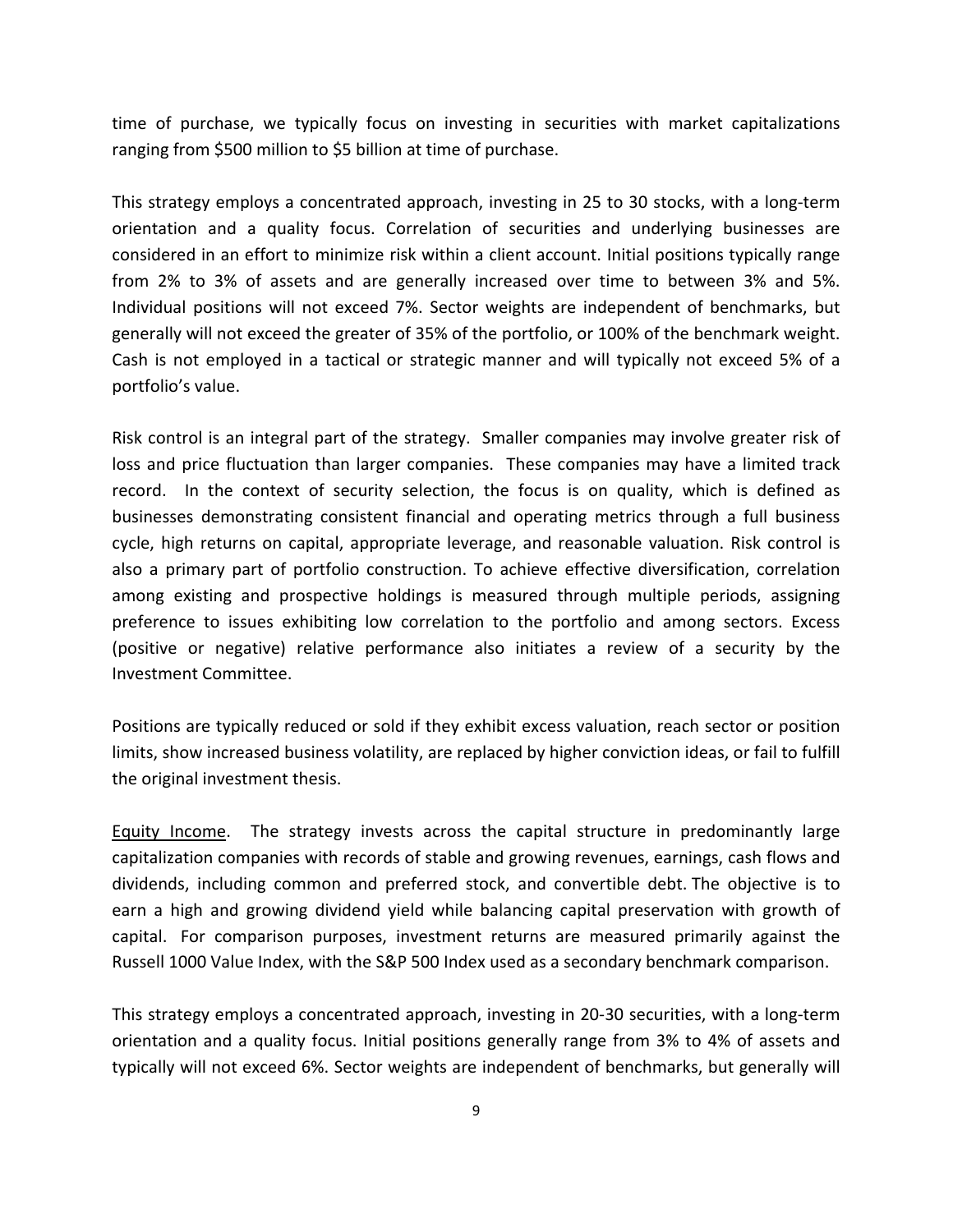not exceed the greater of 35% of the portfolio, or 100% of the benchmark weight. Cash is not employed in a tactical or strategic manner and will typically not exceed 5% of a portfolio's value.

In the context of security selection, the focus is on quality, which is defined as businesses demonstrating consistent financial and operating metrics through a full business cycle, high returns on capital, appropriate leverage, and reasonable valuation.

Principal Investment Risks. The principal investment risks of these strategies are highlighted below. Mutual fund investors are urged to read the Fund's prospectus for a complete discussion of investment risks.

- General Risk.You may lose money by investing pursuant to the above referenced strategies. Investors also face the risk that Torray's business analyses may prove faulty causing losses on investments.
- Market Risk. The value of investments will fluctuate as markets fluctuate and could decline over short or long-term periods, sometimes rapidly and unpredictably. Markets for securities may decline significantly in response to adverse issuer, political, regulatory, market, economic or other developments that may cause broad changes in market value, public perceptions concerning these developments, and adverse investor sentiment or publicity. In addition, extraordinary events, including acts of God (e.g., fire, flood, earthquake, storm, hurricane or other natural disaster), acts of war and terrorist activities, and global health events, such as epidemics, pandemics and disease, and their related social and economic impacts, may cause significant adverse market conditions and result in losses in value to investments.
- No Guarantee. An investment in the above-mentioned strategies is not a deposit in a bank and is not insured or guaranteed by the Federal Deposit Insurance Corporation or any other government agency.
- Focused Portfolio Risk. Investing in a limited number of securities tends to involve more volatility and risk than investing in a greater number of securities because changes in the value of a single security will generally have a more significant effect, either negative or positive, on the value of an account. To the extent that a client account invests its assets in fewer securities, the account is subject to greater risk of loss if the valuation of any of those securities becomes permanently impaired.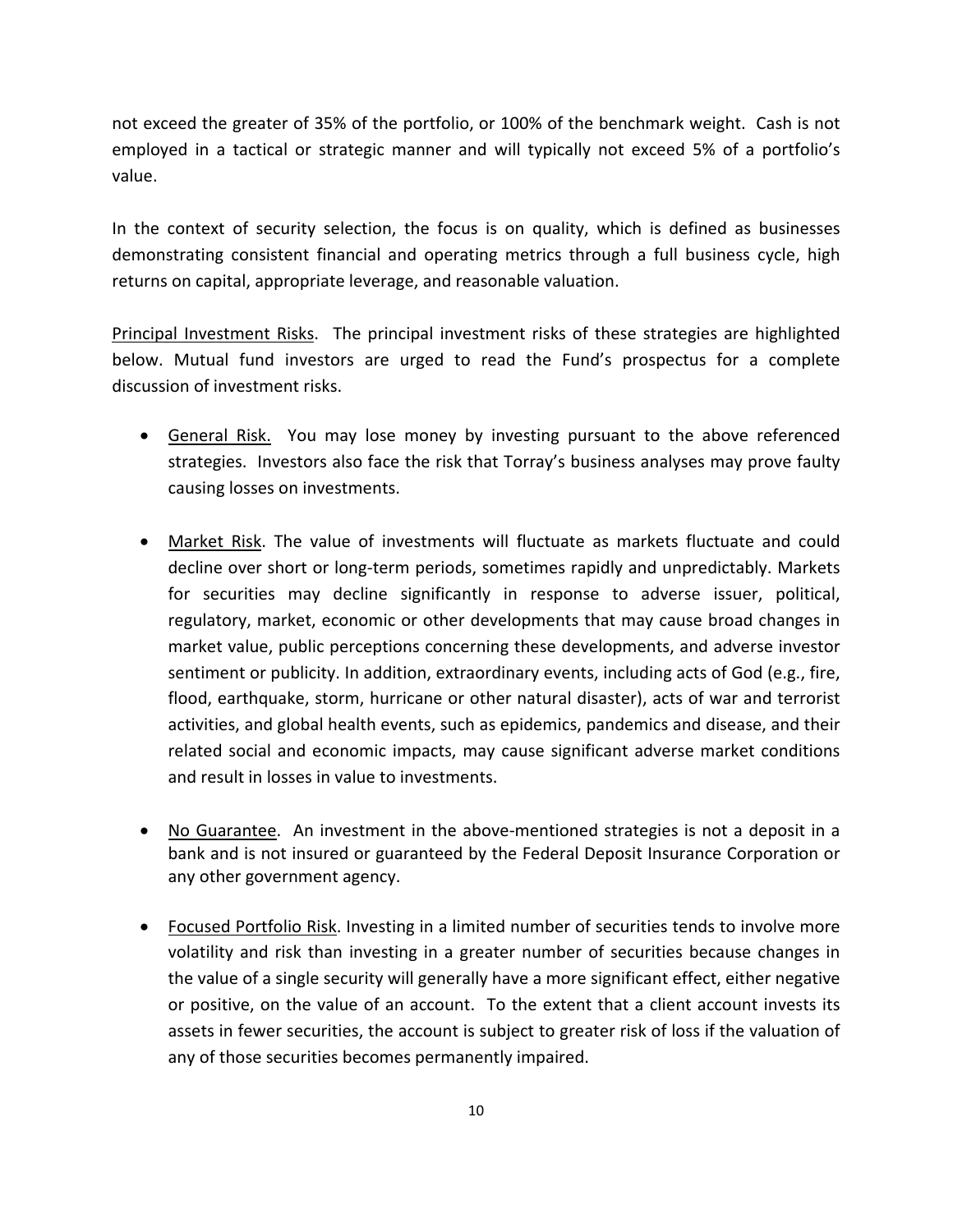- Equity Securities Risk. Equity securities represent an ownership interest in an issuer, rank junior in a company's capital structure and therefore generally entail greater risk of loss than debt securities. Equity securities include common and preferred stocks. Stock markets are volatile. The price of equity securities fluctuates based on changes in a company's financial condition and overall market and economic conditions. If the market prices of the equity securities fall, the value of your investment will decline.
- ETF Investing Risk. From time to time, in the event of excess cash resulting from client directed activity, ETFs may be used in client portfolios to maintain market exposure. ETFs are subject to risks similar to those of stocks and may not be suitable for all investors. Shares can be bought and sold through a broker, and the selling shareholder may have to pay brokerage commissions in connection with the sale. Investment returns and principal value will fluctuate so that when shares are redeemed, they may be worth more or less than original cost. Shares can only be redeemed directly from the fund. There can be no assurance that an active trading market for the shares will develop or be maintained, and shares may trade at, above or below their NAV.
- Mutual Fund Investing Risk. While not a part of our standard investment strategy, from time to time, under certain circumstances as agreed to with the client, certain portfolios hold shares of a mutual fund for which Torray serves as investment adviser. When Torray has discretion to invest a client in a Torray affiliated mutual fund, Torray will invest the client in institutional shares, or the best share class available. Torray generally does not purchase non-Torray mutual funds in client accounts, but will accommodate a request to hold a specific mutual fund in certain limited circumstances as agreed to with the client. Shares can be bought and sold through a broker, and the selling shareholder may have to pay brokerage commissions in connection with the sale. Investment returns and principal value will fluctuate so that when shares are redeemed, they may be worth more or less than original cost. Shares can only be redeemed directly from the fund. There can be no assurance that an active trading market for the shares will develop or be maintained, and shares may trade at, above or below their NAV. Torray and its employees do not accept compensation for the sale of securities or other investment products, including asset-based sales charges or service fees from the sale of mutual funds.
- Value Investing Risk. Returns on value stocks may not move in tandem with returns on other categories of stocks or the market as a whole. Value stocks, which are investments characterized by valuation metrics at or below general market levels, may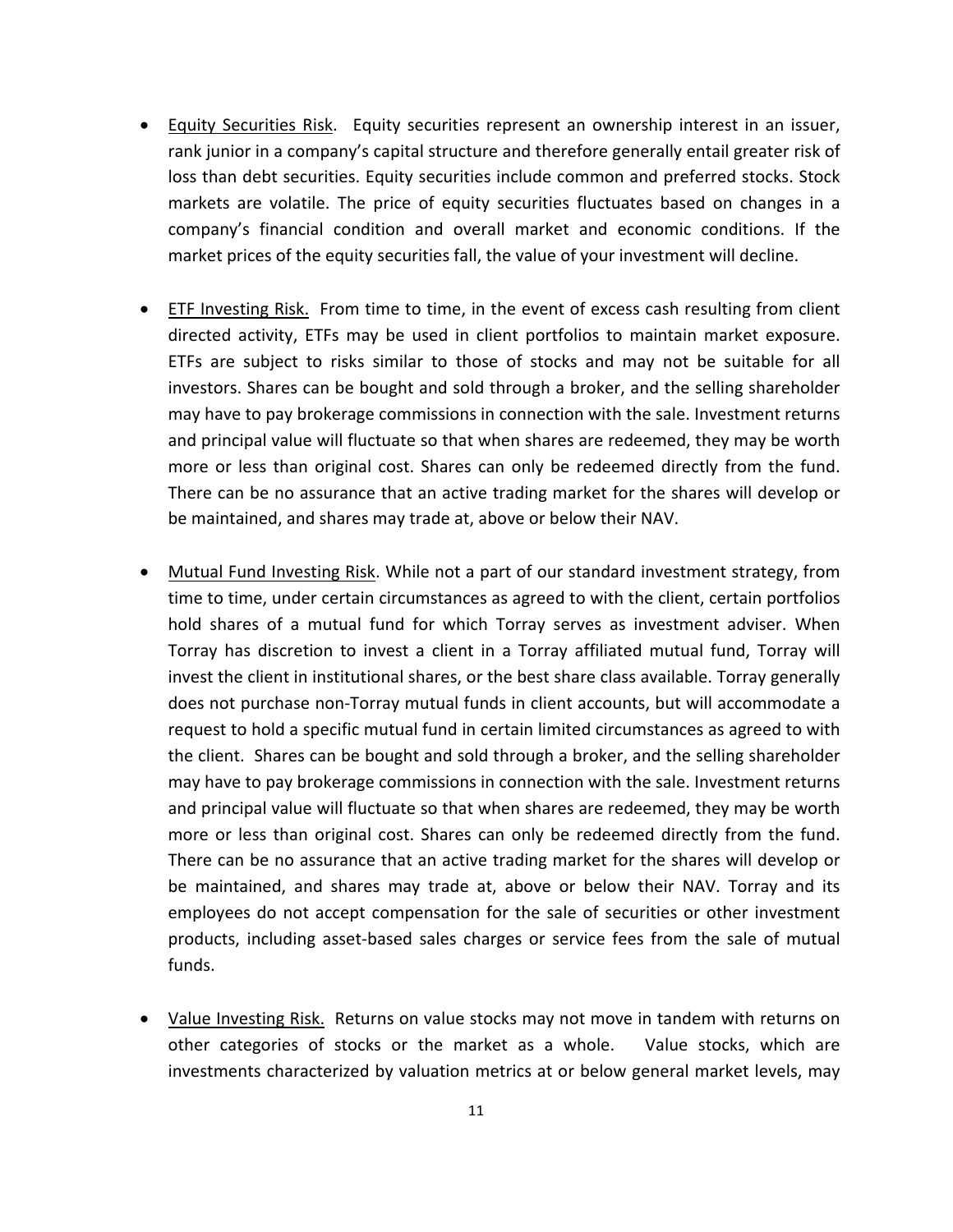be more susceptible to adverse economic developments. Value stocks as a group may be out of favor and underperform the overall equity market for a long period of time, for example, while the market favors "growth" stocks.

- Growth Investing Risk. Returns on growth stocks may not move in tandem with returns on other categories of stocks or the market as a whole. Growth stocks may be particularly susceptible to larger price swings or to adverse developments. Growth stocks as a group may be out of favor and underperform the overall equity market for a long period of time, for example, while the market favors "value" stocks.
- Small and Medium Capitalization Investing Risk. Investments in stocks of small and medium capitalization companies are subject to additional risks due to the possibility of greater volatility in earnings and prospects for these companies. Their securities may be less liquid and more unstable, and as a result, there may be greater difficulty in buying or selling these securities at an acceptable price, especially during periods of high market volatility.
- No Dividend Guarantees. Dividends on common and preferred stocks are not guaranteed in the same way that interest payments on the company's bonds are guaranteed. If a company misses an interest payment on its bonds, it is in default of its bond indenture, and bondholders can pursue legal action against the company. If a company misses a dividend payment, it's not in default. Similarly, the coupon payments of corporate debt are not guaranteed.
- Interest Rate Fluctuation. Preferred stocks tend to be interest rate-sensitive, similar to bond prices in the secondary market. If prevailing interest rates drop, the market price of these securities tends to rise. But if prevailing interest rates rise, prices of these securities tend to fall.
- Cybersecurity Risk. In addition to the Material Risks listed above, investing involves various operational and "cybersecurity" risks. These risks include both intentional and unintentional events at our Firm or one of its third-party counterparties or service providers, that may result in a loss or corruption of data, result in the unauthorized release or other misuse of confidential information, and generally compromise our Firm's ability to conduct its business. A cybersecurity breach may also result in a thirdparty obtaining unauthorized access to our clients' information, including social security numbers, home addresses, account numbers, account balances, and account holdings.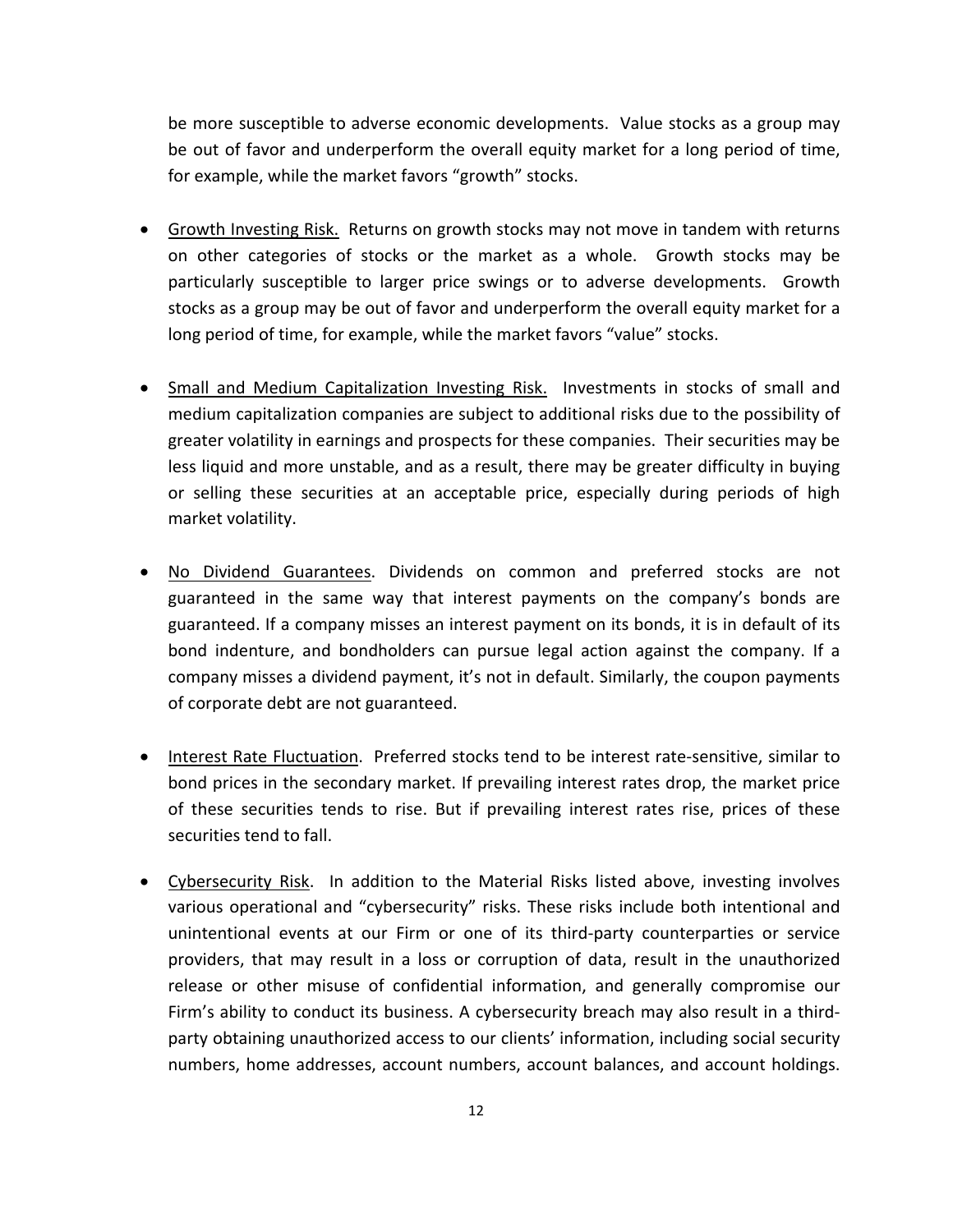Our Firm has performed due diligence of key vendors and established business continuity plans and information security systems designed to reduce the risks associated with cybersecurity breaches. However, there are inherent limitations in these plans and systems, including that certain risks may not have been identified, in large part because different or unknown threats may emerge in the future. As such, there is no guarantee that such efforts will succeed, and there is also a risk that cybersecurity breaches may not be detected on a timely basis, if at all.

#### <span id="page-16-0"></span>**Item 9 – Disciplinary Information**

Torray is required to disclose all material facts regarding any legal or disciplinary events that would be material to a client's evaluation of Torray or the integrity of Torray's management. Torray has no information to report applicable to this Item.

#### <span id="page-16-1"></span>**Item 10 – Other Financial Industry Activities and Affiliations**

Neither Torray, nor its representatives, are registered or have an application pending to register, as a broker-dealer or a registered representative of a broker-dealer. Neither Torray, nor its representatives, are registered or have an application pending to register, as a futures commission merchant, commodity pool operator, commodity trading advisor, or a representative of the foregoing.

Torray has relationships and arrangements that are material to its advisory business or to its clients with entities that are registered investment companies (i.e., mutual funds) and investment advisers.

As investment adviser to The Torray Fund, Torray is responsible for providing investment supervisory services to the Fund.

All relevant information, terms, and conditions relative to the above-referenced Fund may be found in its prospectus, which each investor is required to receive prior to being accepted as an investor.

Shawn Hendon, President of Torray LLC, who serves as Co-Manager of the Torray Fund and the Large Cap Value Product, is also the Managing Partner of Harewood Partners, LLC, an investment management firm founded in 2012 and registered in the state of Maryland. Harewood Partners offers value-oriented discretionary investment advice on equity and fixed income securities to individuals, partnerships, trusts, estates, charitable organizations, and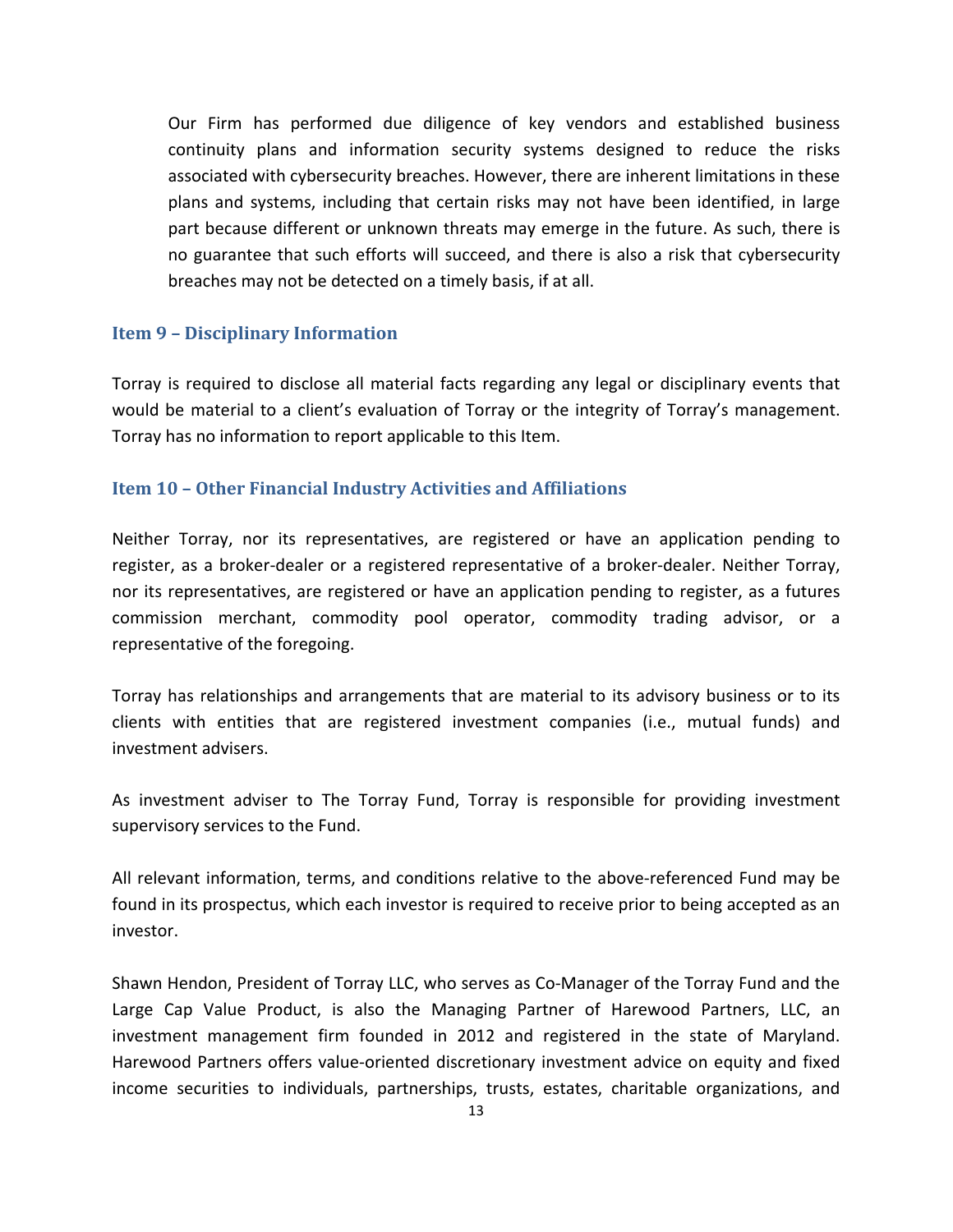corporations. There is no intermingling of Torray and Harewood business activities and a predominant portion of Mr. Hendon's time is allocated to Torray. Mr. Hendon maintains a separate office space where all Harewood client information and documentation is stored, thus preserving client privacy.

While Torray and Harewood equity value portfolio holdings differ due to factors such as unique client objectives, income and tax considerations, and variances in investment guidelines, restrictions, and other disciplines, there generally is expected to be some overlap. To mitigate the potential for one set of clients being favored over another, all transactions placed by Mr. Hendon for Harewood clients must first be reported to and pre-cleared by Torray's Chief Compliance Officer ("CCO") under the firm's personal trading policy. In addition to requiring that all Harewood client trading activity be subject to Torray's regular policies and procedures for personal trading, Mr. Hendon must also follow a trade rotation policy when ordering the same trade for both Torray and Harewood clients at the same time. This policy requires alternation as to which firm goes first for any given set of overlapped trades. Torray's CCO maintains a log documenting all such occurrences of trading overlap, capturing the alternation as to which firm goes first for which trades, to ensure adherence to this policy.

Conflicts of Interest. As a general matter, actual or apparent conflicts of interest arise in connection with the simultaneous management of accounts. For example, the management of multiple accounts results in Torray devoting varying amounts of time and attention to the management of each account. Although Torray does not track the time the portfolio manager spends on a single account, it does periodically assess whether a team member has adequate time and resources to effectively manage all of the accounts for which Torray is responsible. Moreover, variances in advisory fees charged from account to account create an incentive for a team member to devote more attention to those accounts that pay higher advisory fees. It is also possible that the various accounts managed could have different investment strategies that, at times, might conflict with one another. Alternatively, to the extent that the same investment opportunities might be desirable for more than one account, possible conflicts could arise in determining how to allocate them. Torray has adopted and implemented policies and procedures, including a Code of Ethics, as well as best execution and trade allocation policies and procedures, which it believes addresses the conflicts associated with managing multiple accounts for multiple clients. The performance of all portfolios utilizing similar strategies is reviewed on a regular basis to identify and explain any performance dispersion. Torray additionally maintains a list of potential conflict stocks for oversight.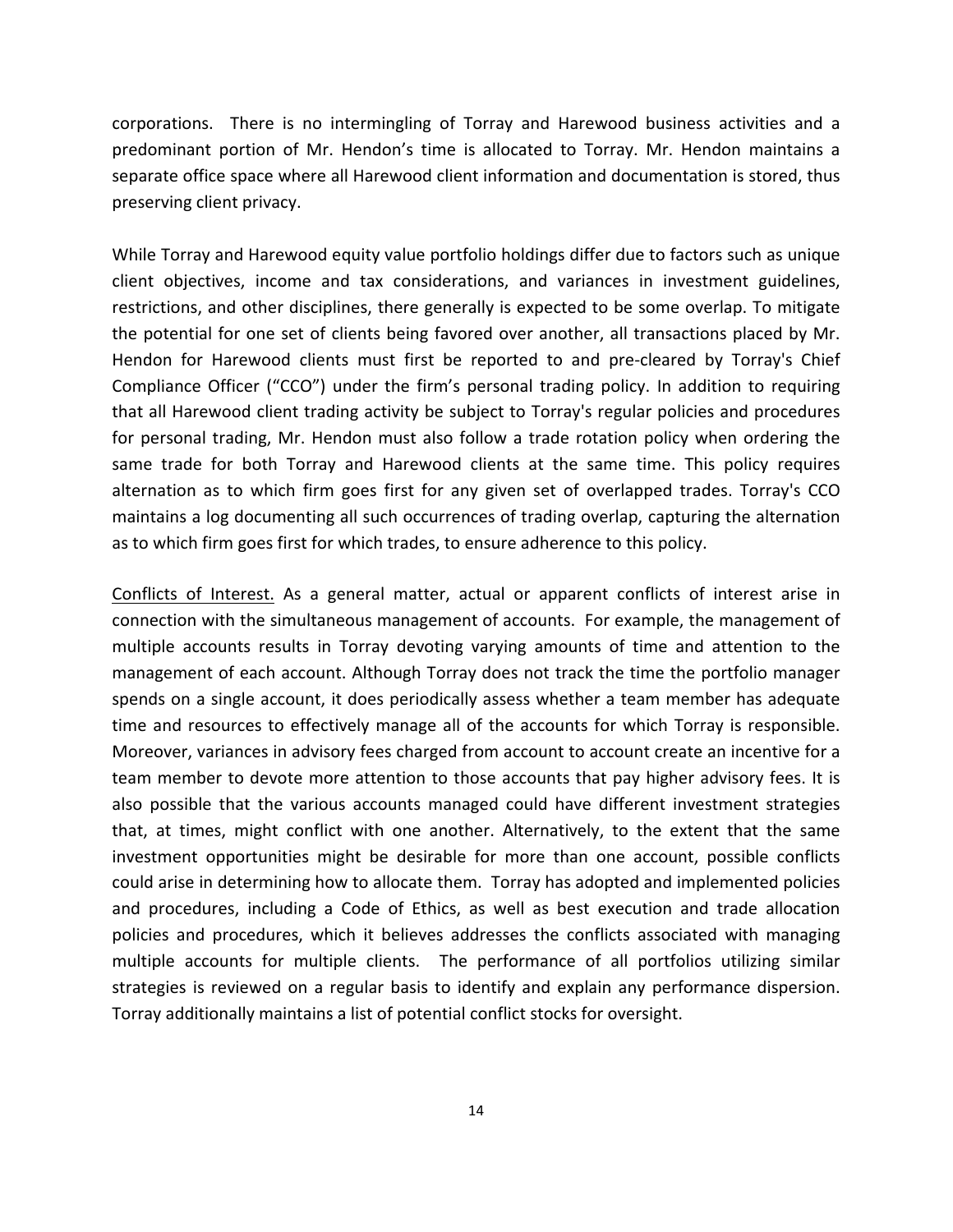#### <span id="page-18-0"></span>**Item 11 – Code of Ethics**

Torray has adopted a Code of Ethics for all employees of the firm describing its high standard of business conduct, and fiduciary duty to its clients. The Code of Ethics and related compliance policies include provisions relating to the confidentiality of client information, a prohibition on insider trading, restrictions on the acceptance of significant gifts and the reporting of certain gifts and business entertainment items, monitoring of outside business activities and interests, political contributions and personal securities trading procedures, among other things. All supervised persons at Torray must acknowledge the terms of the Code of Ethics annually, or as amended.

Subject to satisfying this policy and applicable laws, officers, directors, and employees of Torray sometimes trade for their own accounts in securities which are recommended to and/or purchased for Torray's clients. The Code of Ethics is designed to assure that the personal securities transactions, activities, and interests of the employees of Torray will not interfere with (1) making decisions in the best interest of clients and (2) implementing such decisions while, at the same time, allowing employees to invest for their own accounts. Under the Code of Ethics, Torray requires employee pre-clearance of certain personal transactions. Certain classes of securities have been designated as exempt from pre-clearance requirements, based upon a determination that these would not materially interfere with the best interest of Torray's clients, and in accordance with governing regulations. We monitor and control personal trading through:

- Receipt and review of quarterly transaction and annual holdings reports
- Quarterly certification as to personal trading accounts opened
- Pre-clearance of transactions in stocks, convertible and corporate bonds, and derivatives of such securities, in addition to IPOs and limited offerings
- For securities below \$1B market cap, 3 business day pre- and post-trade blackout period on the purchase and sale in the event such securities are also traded or being considered for trading in client accounts
- General imposition of a minimum 10-day holding period for certain securities
- General prohibition of research analysts from taking personal account positions contrary to their recommendations for client accounts

Torray's clients or prospective clients may request a copy of the firm's Code of Ethics by contacting Suzanne Kellogg, CCO, at (301) 493-4600.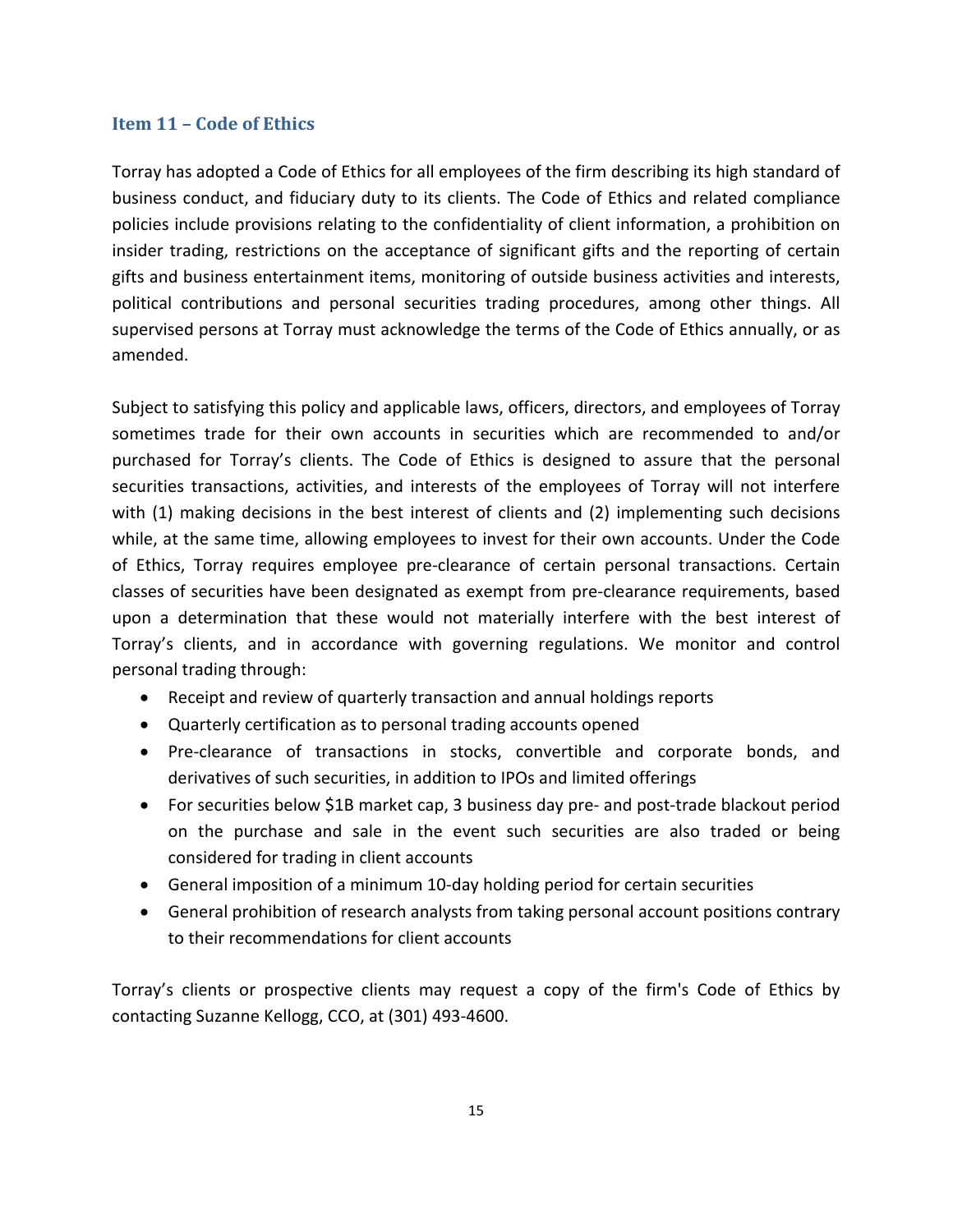It is Torray's policy that the firm will not conduct any principal or agency cross securities transactions for client accounts. Principal transactions are generally defined as transactions where an adviser, acting as principal for its own account or the account of an affiliated brokerdealer, buys from or sells any security to any client. A principal transaction can also occur if a security is crossed between the Fund and another client account. Torray does not maintain a securities account for the benefit of the firm and, as a matter of policy, does not cross trade between client accounts. An agency cross transaction is defined as a transaction where a person acts as an investment adviser in relation to a transaction in which the investment adviser, or any person controlled by or under common control with the investment adviser, acts as broker for both the advisory client and for another person on the other side of the transaction. Agency cross transactions can arise where an adviser is dually registered as a broker-dealer or has an affiliated broker-dealer. Torray is neither dually registered as nor affiliated with a broker-dealer.

#### Privacy

As mentioned above, our Code of Ethics sets forth standards of business conduct expected of our employees to safeguard nonpublic information about our clients and portfolio transactions. This Brochure includes a copy of Torray's Privacy Notice.

#### <span id="page-19-0"></span>**Item 12 – Brokerage Practices**

Generally, with the exception of UMA programs, Torray provides investment advisory services on a discretionary basis and is authorized to make the following determinations in accordance with clients' specified investment objectives without client consultation or consent before a transaction is effected:

- Which securities to buy or sell and the timing of transactions.
- The total amount of securities to buy or sell.
- The broker or dealer through whom securities are bought or sold.
- The commission rates at which securities transactions for client accounts are effected.
- The prices at which securities are to be bought or sold, including applicable dealer spreads or mark-ups and transaction costs.

However, on a case-by-case basis, Torray considers the acceptance of advisory accounts with limited discretion or where investments are client-directed pursuant to the management agreement.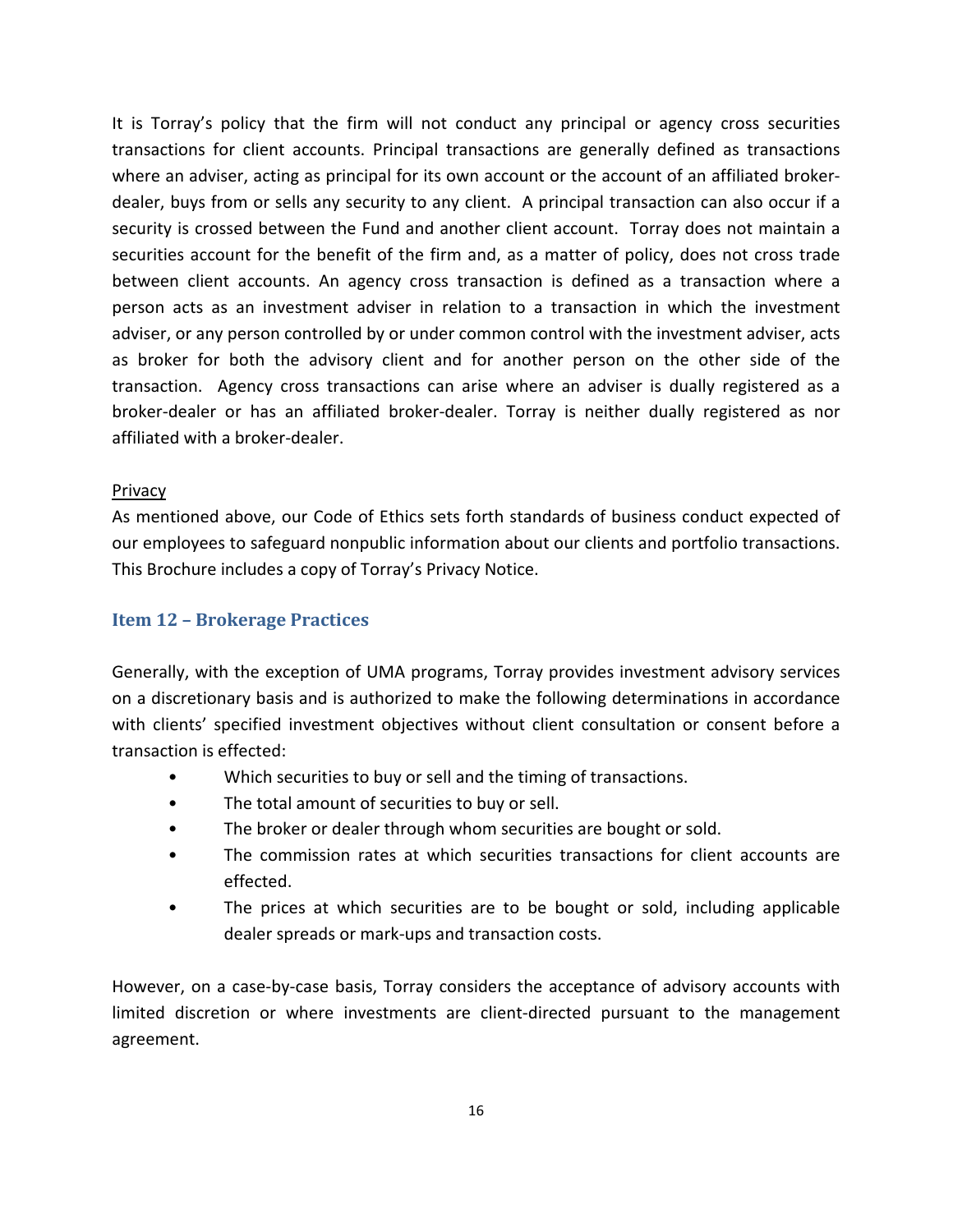<span id="page-20-0"></span>Selection Criteria for Brokers and Dealers. Torray places orders for the purchase or sale of securities with the primary objective of obtaining the best price and execution from responsible broker-dealers at competitive commission rates. Torray insists on a high standard of quality regarding execution services and seeks to deal only with brokers that Torray believes can meet that standard. The commission rates paid by Torray and the quality of execution received are reviewed quarterly by the Broker and Best Execution Review Committee and periodically by the CCO.

Torray's objective in selecting brokers and dealers and in effecting portfolio transactions is to seek to obtain the best combination of price and execution with respect to its accounts' portfolio transactions. The best net price, giving effect to brokerage commissions, spreads and other costs, is normally an important factor in this decision, but a number of other judgmental factors are considered as they are deemed relevant.

These factors include, but are not limited to: Torray's knowledge of negotiated commission rates and spreads currently available; the nature of the security being traded; the size and type of the transaction; the nature and character of the markets for the security to be purchased or sold; the desired timing of the trade; the activity existing and expected in the market for the particular security; confidentiality of Torray's trading activity; the execution, clearance and settlement capabilities as well as the reputation and perceived soundness of the broker-dealer selected; Torray's knowledge of actual or apparent operational problems of any broker-dealer; the broker-dealer's execution services rendered on a continuing basis and in other transactions; and the reasonableness of spreads or commissions.

In some cases, Torray recommends to individual account clients the name of a broker-dealer that can provide custodial or other services for the client. In those cases, transactions are effected for the account through the custodial broker while maintaining the primary objective noted above of obtaining the best price and execution at competitive commission rates. Torray does not receive compensation for referrals to or from broker-dealers.

<span id="page-20-1"></span>Batch Transaction and Allocation Policy. When Torray decides to purchase or sell the same securities for several clients at approximately the same time (executing a "strategy trade"), as part of the duty to seek best execution, Torray normally strives to "bunch" or batch together purchases or sales for several clients, including the Fund and Private Accounts. Batched trades are allocated, in a fair and equitable manner over time, across participating client accounts.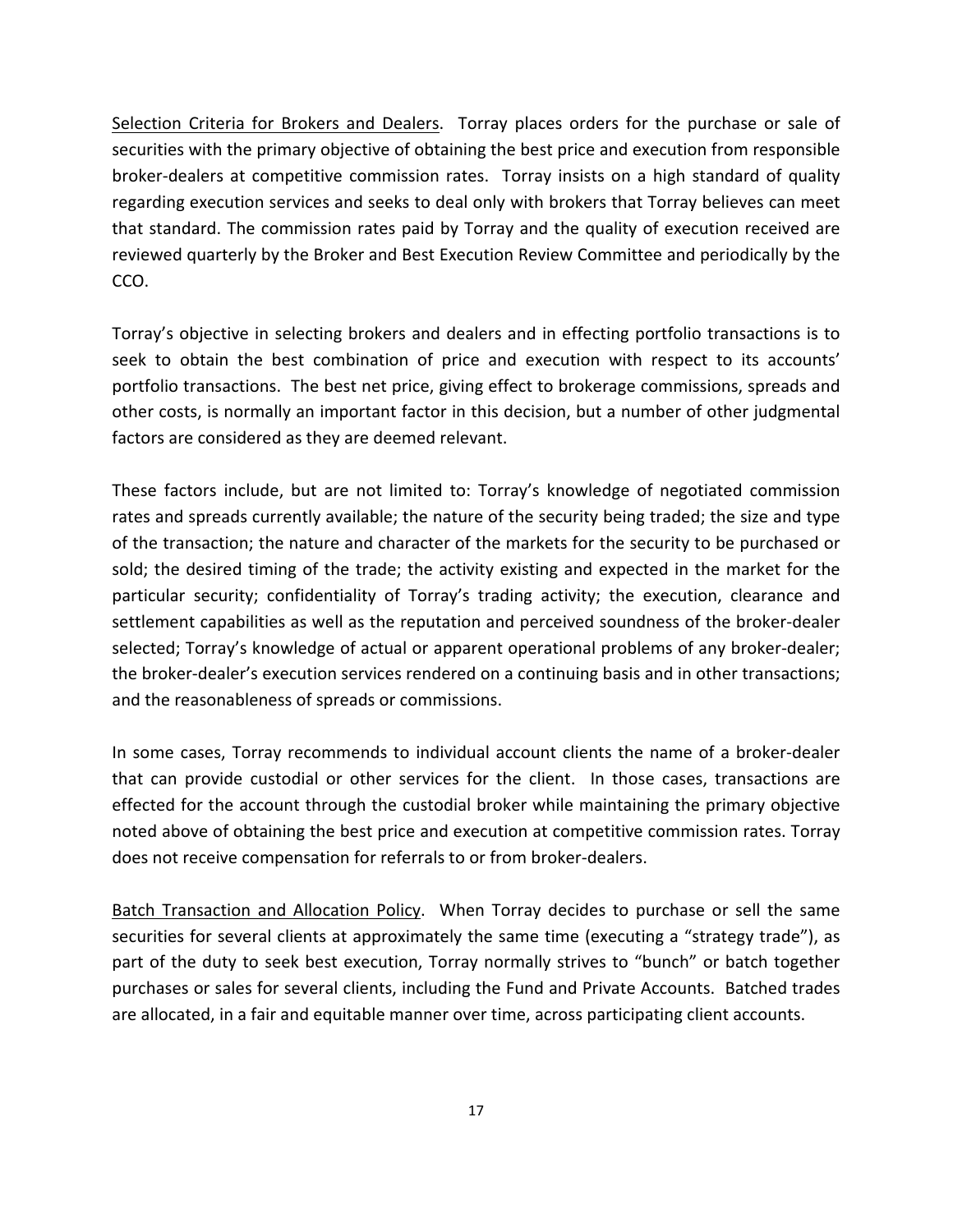Due to variances such as custodial set up and directed brokerage arrangements, Torray client accounts within a particular strategy are not typically batch traded through the same brokerdealer. Some custodians used by clients charge a fee for each trade executed by a different broker-dealer, and for that reason we normally execute trades for those accounts with their custodian's affiliated broker-dealer. We have determined that having those clients trade through their custodian's broker-dealer for most trades minimizes trading costs and is consistent with our duty to seek best execution. Certain other client accounts are set up under a directed brokerage arrangement such that Torray is instructed to execute portfolio transactions only with a specific broker-dealer under normal circumstances. Generally, only where Torray retains full brokerage discretion and custodial trade away fees are not a concern, shares are executed with a brokerage firm selected by the Trader, with input from the Portfolio Manager. For those clients that give us brokerage discretion, we attempt to negotiate brokerage commissions. However, from time to time, directed accounts or accounts traded through their custodian's affiliated broker-dealer may be "traded away" in the interest of seeking best execution; such "trading away" will occur only when Torray believes the potential benefits of batching with a broker of our choosing will outweigh the costs incurred by such a transaction. Trading Away (Step-out trades) are discussed in greater detail below.

To fairly incorporate all relationship types within the firm's strategy trade execution procedures, Torray uses a randomization tool to schedule the order in which each brokerage platform trades. The randomized schedule is updated when a strategy trade is ordered across three or more trading platforms, and is applicable throughout that trading day. In those cases where exactly two brokerage platforms are participating in a strategy trade, with the expectation of some regularity as to recurrence, then alternation will be used to schedule the order in which each platform is executed.

As part of its duty to seek best execution, Torray usually attempts to batch client orders within each platform. Then, all accounts participating in that particular execution block within a specific trading platform generally receive a pre-determined pro-rata allocation of all shares executed at an average price and transaction cost. When allocating trades, we strive to treat clients fairly and equitably. For employee accounts and accounts of family members managed by Torray, trades are managed in accordance with this policy.

The Trader will generally not move onto the next account or brokerage platform until he or she has completed the proposed trades for the current account or platform, so as to avoid having managed accounts with different brokers essentially competing against each other in the market. Exceptions may be granted by the CCO on a case-by-case basis. When Torray's trade orders are not completed within a single day, each day's partial fill is generally allocated among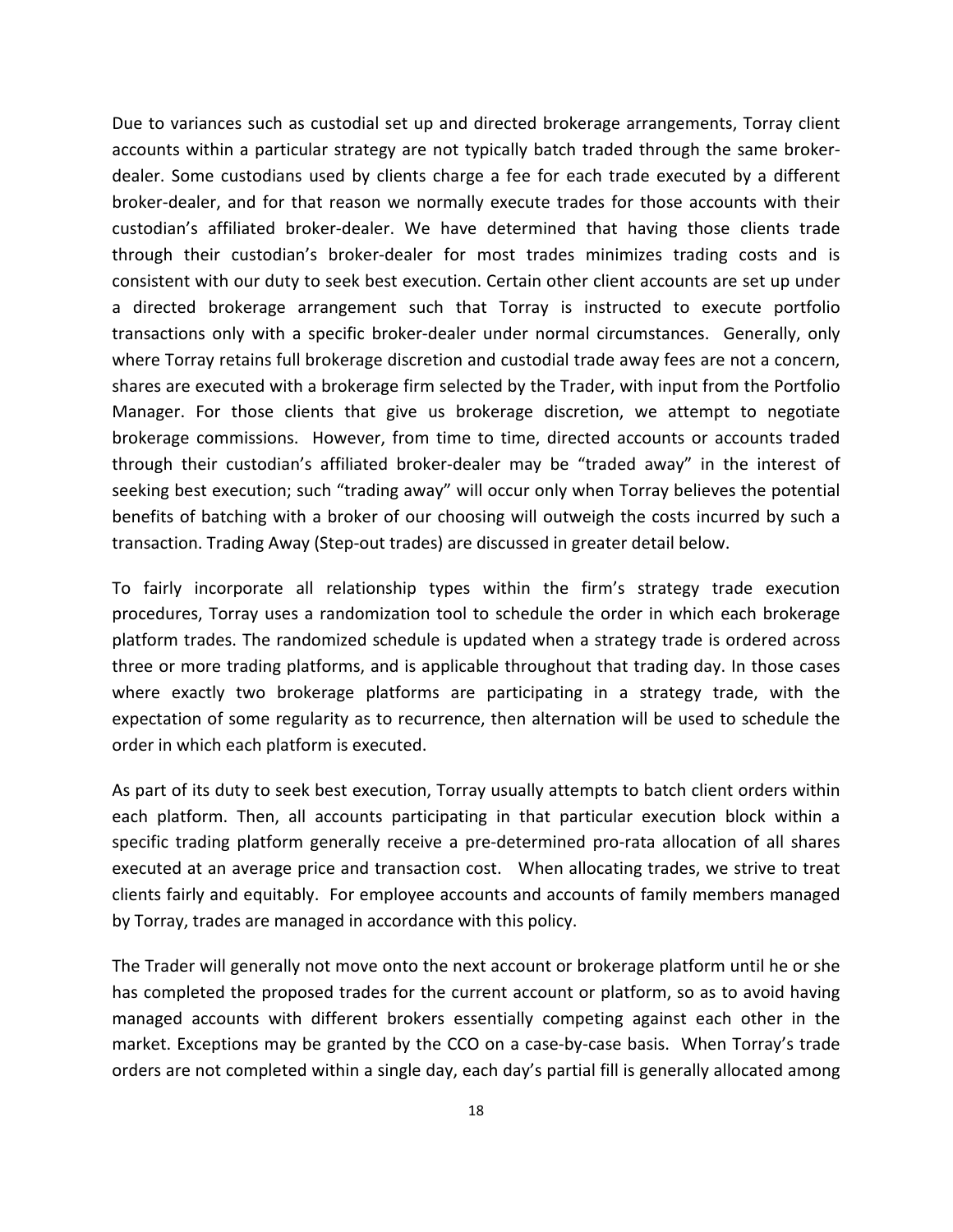the participating accounts pro-rata. Unexecuted orders will continue until each block order is completed or until all component orders have been cancelled pursuant to the direction of the Portfolio Manager. New orders for the same security will be aggregated with any remaining unexecuted orders and will continue in the same manner.

Torray also considers the following when allocating trades: (1) cash flow changes (including available cash, redemptions, exchanges, capital additions and capital withdrawals) may provide a basis to deviate from a pre-established allocation as long as it does not result in an unfair advantage to specific clients or types of clients over time; (2) the desire to achieve "round lots"; (3) the client's asset size; and (4) the client's current holdings of the security. Such factors may lead to an account receiving an allocation other than pro-rata. Torray reserves the right to recalculate an allocation mid-strategy trade for reasons including, but not limited to, those listed above.

In instances where Torray is not able to fully execute a trading block on a particular day and normal pro-rata allocation processing cannot be achieved due to a very small execution amount, or whereby reasonable minimum order allocations in consideration of trading costs cannot be obtained for smaller accounts, Torray may decide to allocate executed shares to those accounts seeking large positions which were unfulfilled or those accounts whose orders would be completed as a result of the allocation; however, other methods of allocation may be used where deemed by Torray to be appropriate. Therefore, small execution quantities will, when such circumstances prevail, result in some clients receiving different execution prices and allocations in the same security on subsequent days.

As described further below, directed brokerage clients are generally unable to participate in batched transactions with those accounts for which Torray has full brokerage discretion. However, Torray may, from time to time, decide to include such clients in batched transactions thus causing a directed account to "trade away" in the interest of seeking best execution; such "trading away" will occur only when Torray believes the potential benefits of batching with a broker of our choosing will outweigh the cost (see "Trading Away (Step-out Trades)" discussion below).

As described further in the soft dollar section below, while Torray effects batched trades to facilitate better execution, Torray also directs transactions to brokers based on both their ability to provide high quality execution and the nature and quality of research services, if any, such brokers provide to Torray. As a result, clients may not always pay the lowest available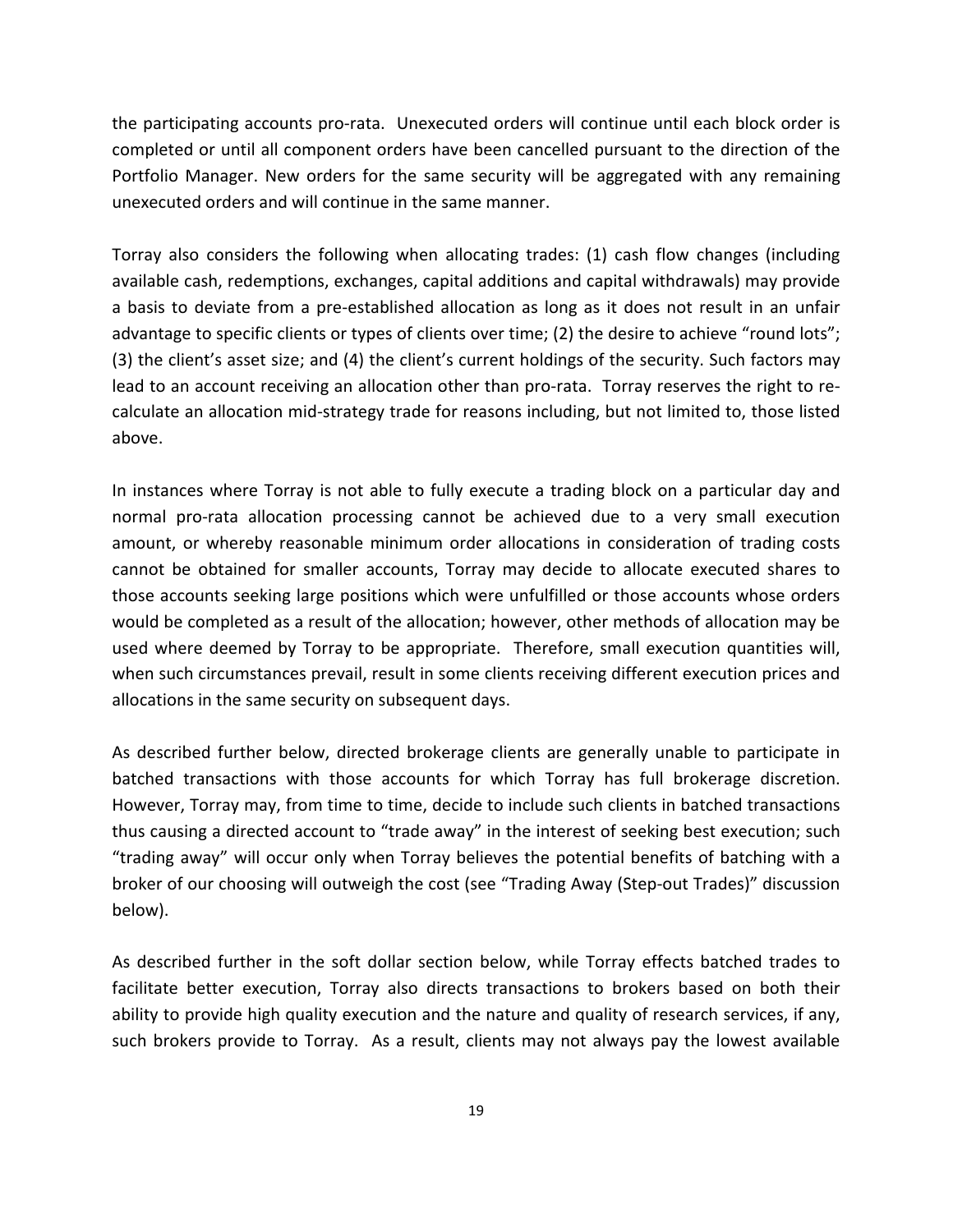commission rates where their trades are effected in this manner, so long as Torray believes that it is nonetheless obtaining best qualitative execution.

Trading Away (Step-out Trades). Some wrap program agreements give Torray the option to "step out" trades. Torray does not typically step out trades. Nonetheless, when permissible by the sponsor, Torray has the right to "step-out" or "trade away" from the wrap platform sponsor in seeking to achieve best execution. Clients will incur a per-trade fee in addition to wrap program fees when trades are 'stepped-out' to broker-dealers other than the wrap sponsor. Torray does not often cause accounts to trade away and only does so on rare occasion when we believe that clients will benefit from such execution relative to these additional costs. Similarly, on rare occasion, with the sole purpose of seeking best execution, Torray attempts to include clients normally traded through their custodian's affiliated broker-dealer (done so to avoid excess trading fees), or directed accounts when permissible, in batched transactions that are executed for our full brokerage discretion accounts thus causing them to "trade away" from their home custodian. Trading away will typically cause the client to be charged commissions on each security traded in excess of what otherwise has been incurred. Torray will only trade away when it reasonably believes the benefits of trading away outweigh the costs.

Benefits of trading away typically include access to significant pockets of liquidity by a certain broker, whereby such liquidity would otherwise unlikely be available through a clients' individual broker-dealer. The additional fees that are charged to a client's account are reflected in the "net price" paid for or received from the transaction and will not appear individually on a client's trade confirmation. The additional fees are approximately two to three cents per share plus any applicable trade away fee charged by the broker-dealer.

In cases where we are permitted to "step-out" or trade away, our participation in wrap programs may cause a potential conflict of interest in the pursuit of best execution. Wrap programs generally encourage Torray to place trades through the program sponsor as the fee clients pay under the program covers trading and execution services. Torray attempts to mitigate this conflict by considering the factors listed in this Item 12, as our primary obligation is to act in the best interest of our clients.

<span id="page-23-0"></span>Client-Directed Brokerage Transactions. Clients may limit Torray's discretionary authority. Specifically, clients can direct Torray in writing to use particular broker-dealers to execute portfolio transactions for their accounts; circumstances may include where a client has a preexisting relationship with the broker or participates in a commission recapture program. Where a client directs the use of a particular broker-dealer, or broker-dealers, Torray is generally not in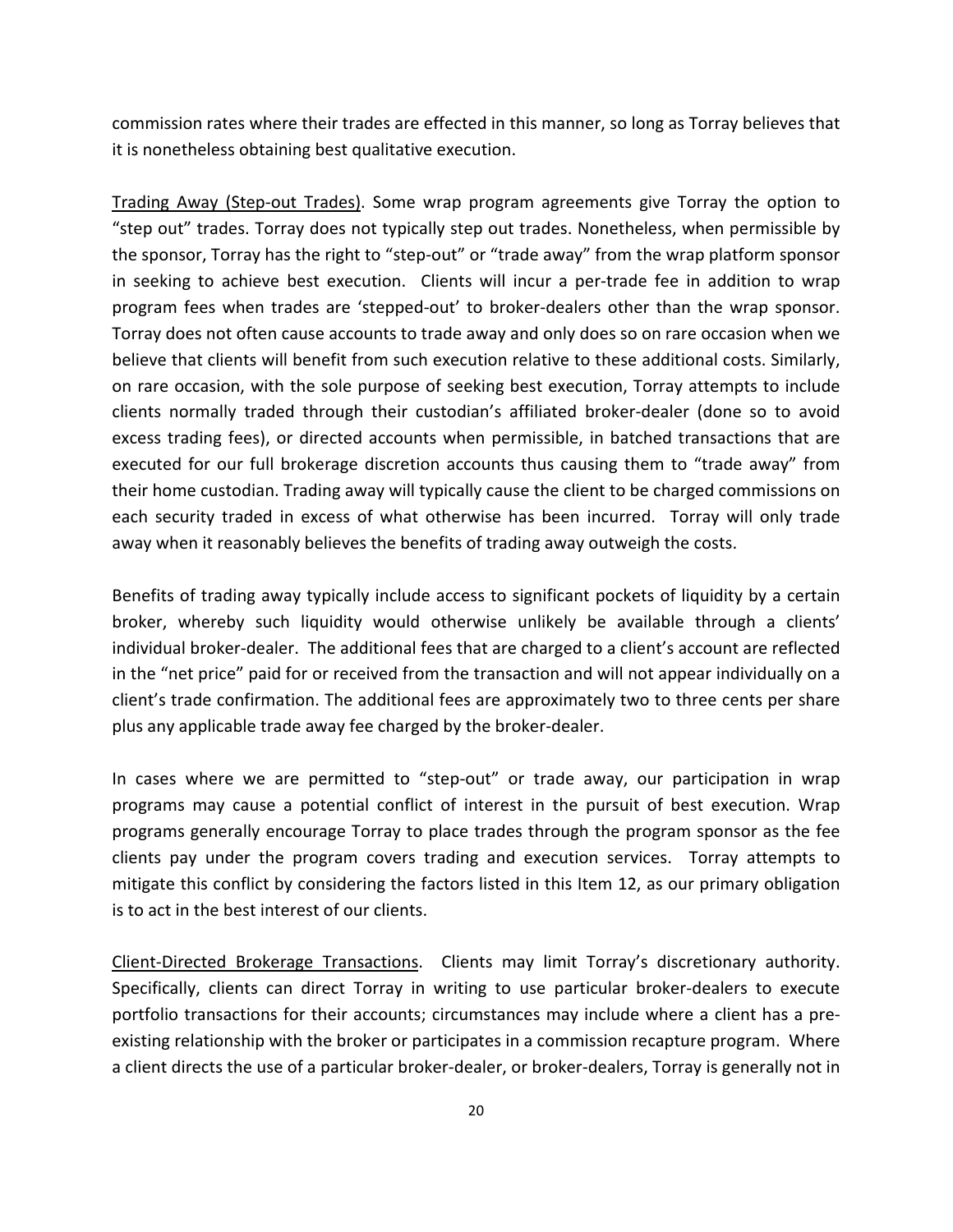a position to negotiate commission rates or spreads or obtain volume discounts and therefore best price may not be achieved.

Generally, as described in our aggregation and allocation policies, directed accounts are traded among non-directed accounts through the use of randomization procedures. A trade order for a directed account is generally batched with other orders utilizing that same trading platform. However, transactions for a client that directs brokerage generally will not be combined or "batched" for execution purposes with other accounts wherein Torray retains full brokerage discretion to choose who will execute the trade. The direction by a client to execute transactions with a particular broker or dealer can result in higher commissions, greater spreads, or less favorable net prices than might be the case if Torray could negotiate commission rates or spreads freely, or select brokers or dealers based on best execution.

Model Portfolio Services. UMA programs to which Torray provides a model portfolio generally receive the updated model after trading in all discretionary accounts over which we have trading discretion has been executed. UMA programs are normally rotated in accordance with their own randomization schedule as to the order in which models are submitted. Torray has no control over if and when the strategy update is ultimately implemented by the various UMA programs to which it provides a model portfolio. Torray does not wait for confirmation from the UMA program sponsor that a Torray model trade has been executed before proceeding through the rotation as specified by the randomizer.

<span id="page-24-0"></span>Soft Dollar Policy. The receipt of research services creates an incentive for Torray to select or recommend a broker-dealer to execute client transactions. In allocating brokerage, Torray takes into consideration the receipt of research services as long as such consideration does not jeopardize the objective of seeking best execution in connection with the transaction. When appropriate under its discretionary authority and consistent with the duty to seek best execution, Torray will trade client accounts with broker-dealers who provide Torray with research and brokerage products and services. The brokerage commissions used to acquire research in these arrangements are commonly known as "soft dollars."

Broker-dealers typically provide a bundle of services including research and execution of transactions. The research provided can be either proprietary (created and provided by the broker-dealer, including tangible research products as well as access to analysts and traders) or third-party (created by a third party but provided by the broker-dealer). While Torray may use soft dollars to acquire either type of research, Torray currently receives only proprietary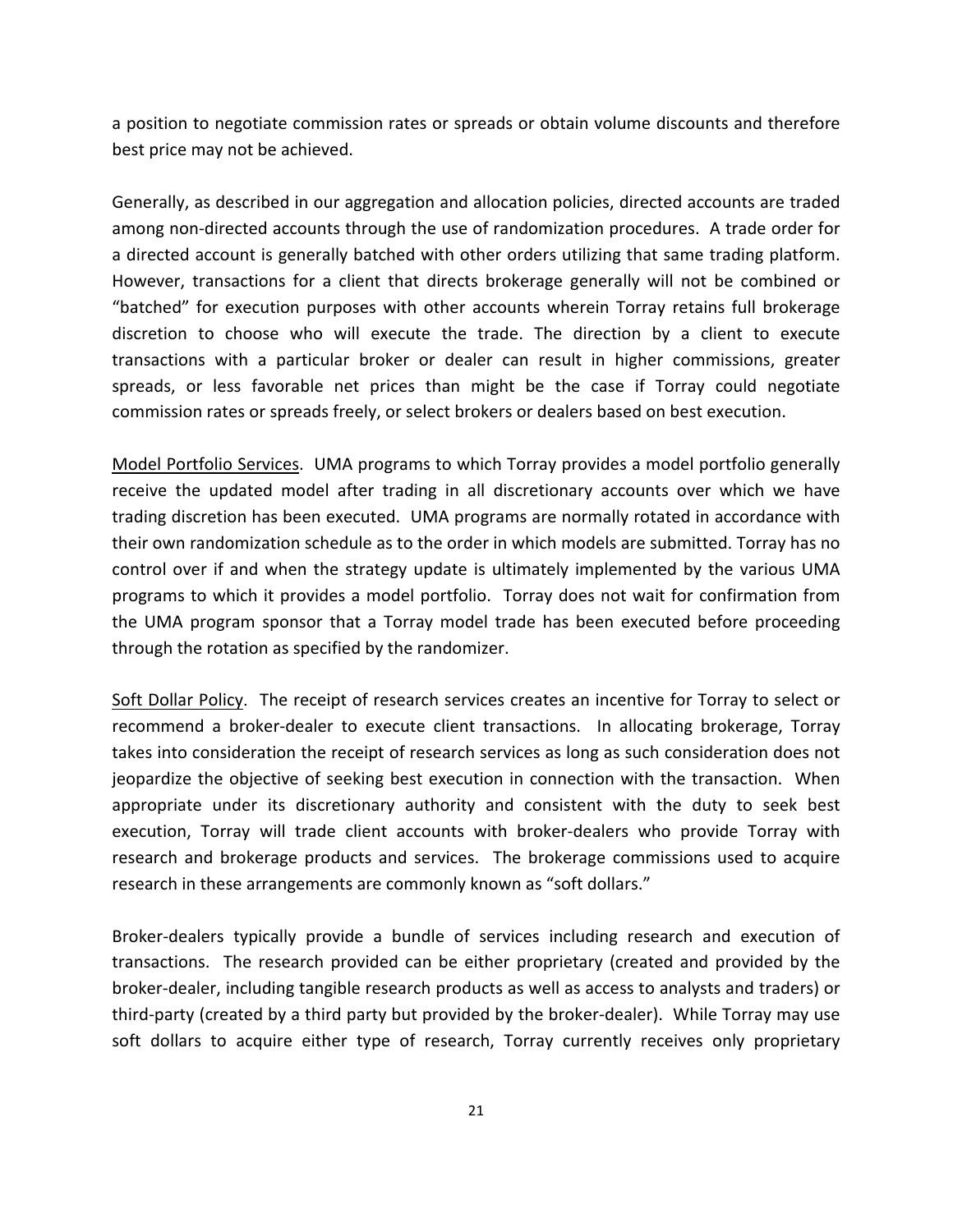research, which means we only use soft dollar commissions to pay for research distributed by the respective soft dollar counterparty.

SEC regulations provide a "safe harbor" which allows an investment adviser to pay for research and brokerage services with the commission dollars generated by client account transactions. Torray will use "soft dollars" only in a manner consistent with the SEC safe harbor, as interpreted by the SEC and its Staff. In determining whether to acquire a specific service or product with soft dollars, Torray evaluates whether the service or product: (1) is eligible research or brokerage under the safe harbor; (2) provides lawful and appropriate assistance to Torray in carrying out relevant responsibilities; and (3) is acquired for an amount of soft dollars reasonable in relation to the value deemed to be provided by the product or service, within the terms of the safe harbor.

The receipt of research pursuant to the safe harbor benefits Torray by allowing Torray, at no cost to it, to supplement its own research and analysis activities, to receive the views and information of individuals and research staffs of other securities firms, and to gain access to persons having special expertise on certain companies, industries, areas of the economy and market factors. Research so acquired may include reports on the economy, industries, sectors and individual companies or issuers; statistical information; accounting and tax law interpretations; political analyses; reports on legal developments affecting portfolio securities; information on technical market actions; credit analyses; on-line quotation and trading; risk measurement; analyses of corporate responsibility issues; on-line news services; and financial and market database services.

The determination and evaluation of the reasonableness of the brokerage commissions paid in connection with portfolio transactions are based primarily on the professional opinions of the persons responsible for the placement and review of such transactions. These opinions are formed on the basis of, among other things, the experience of these individuals in the securities industry and information available to them concerning the level of commissions being paid by other investors of comparable size and type. Torray selects broker-dealers based on their assessment of each broker-dealer's ability to provide quality executions and their belief that the research, information and other services provided by such broker-dealer will benefit client accounts. When commissions paid are in excess of amounts other broker-dealers would have charged for effecting similar transactions, Torray determines in good faith that such amounts are reasonable in relation to the value of the brokerage and/or research services provided. It is not possible to place a precise dollar value on the special executions or on the research services Torray receives from dealers effecting transactions in portfolio securities.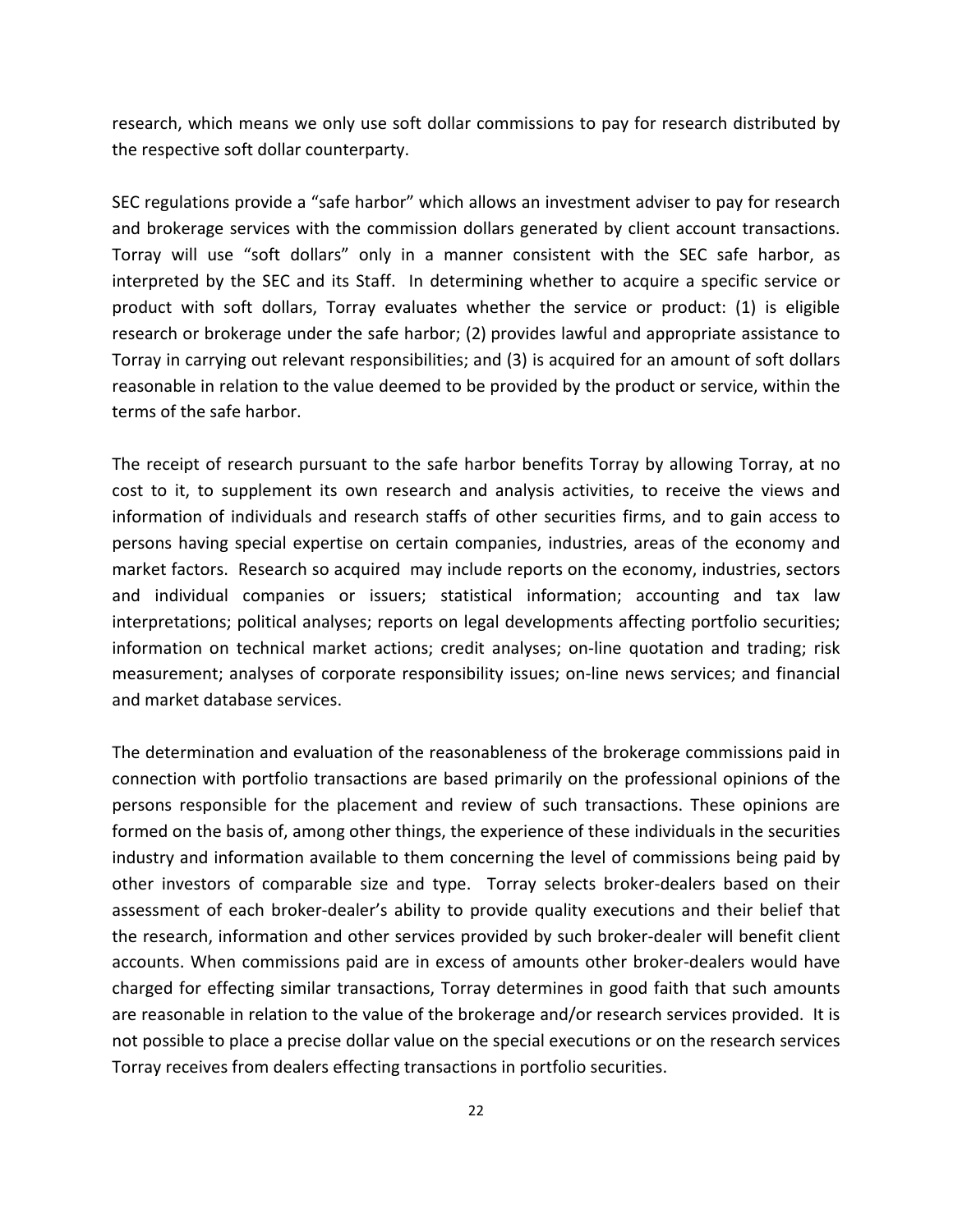Research obtained in connection with a client's trade is not always or exclusively utilized by Torray for the specific account that generated the commission. Because Torray routinely batches transactions of those clients for which it has brokerage discretion, brokerage commissions attributable to those client accounts are sometimes allocated to brokers who provide statistical data and other research, which is then used by Torray in managing the accounts of other clients. Torray does not usually attempt to allocate the relative costs or benefits of research among client accounts because it believes that, in the aggregate, the research it receives benefits all clients and assists Torray in fulfilling its overall duty to clients.

Torray will not enter into any agreement or understanding with any broker-dealer which would obligate Torray to direct a specific amount of brokerage transactions or commissions in return for services. However, certain broker-dealers state in advance the amount of brokerage commissions they expect to be generated for certain services and the applicable cash equivalent. Torray's investment committee conducts a semi-annual broker vote in order to rank the perceived value of those approved brokers from whom we receive research. While best overall execution is at the forefront, such ranking is considered in the firm's allocation of brokerage. Commission rates paid to research brokers are periodically reviewed to ensure they remain in-line with industry standards for a firm of our size.

Torray does not currently use brokerage commission credits to pay for any specific service or for any portion of its research. However, if Torray should choose to obtain a particular mixeduse product, it may use available credits and pay cash to make up any difference. Although the allocation between credits and cash is not always congruent with precise calculation, Torray will make a good faith effort to allocate such items reasonably. Records of any such allocations and payments will be prepared.

#### <span id="page-26-0"></span>**Item 13 – Review of Accounts**

Torray's account review process is conducted on a regular basis by the firm's investment professionals, including Portfolio Managers and Research Analysts. Teams are organized by investment strategy with some personnel overlap among the teams. Daily interaction occurs among all Torray portfolio management and research personnel. A single Investment Committee covering all firm strategies meets frequently to discuss items such as investment ideas, market conditions, news about stocks held in the portfolios, earnings releases, trading, or performance.

The Fund and the Private Accounts, including Wrap Fee Accounts as applicable, are reviewed on a regular basis. Account activity is reconciled on a daily basis with each client's custodian.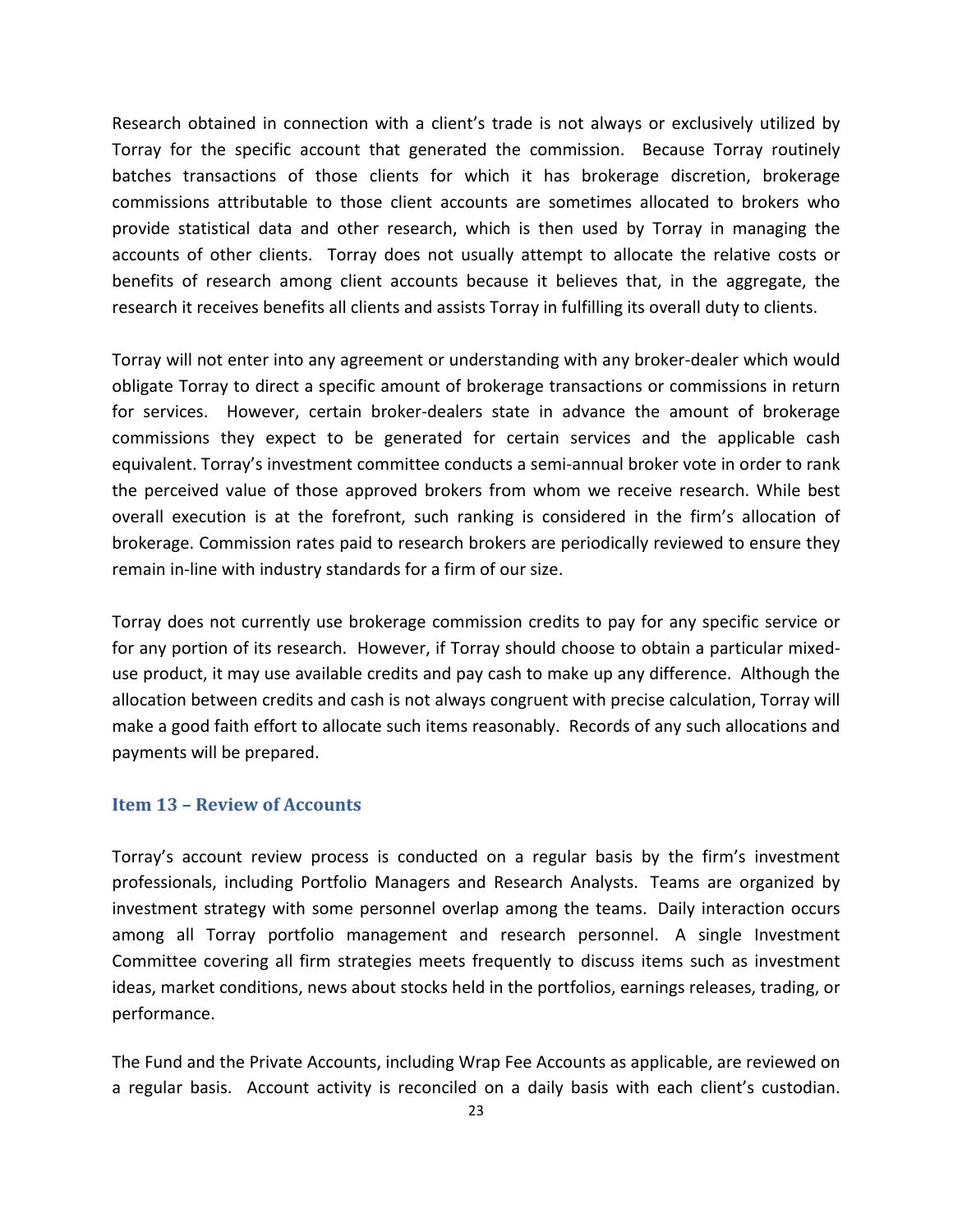Portfolio accounts representative of discretionary client accounts managed within each strategy, including the Fund, are monitored by Portfolio Managers and the Investment Committee on an ongoing basis for compliance with guidelines, restrictions, portfolio performance, industry weightings, cash, and other relevant items, including whether to continue to hold or change an investment. Torray regularly conducts holdings dispersion reviews of portfolio weightings across accounts managed within the same strategy. On a quarterly basis, performance dispersion analysis is reviewed by the firm's Broker and Best Execution Review Committee, comparing the performance of all accounts managed within each strategy. The CCO periodically reviews guidelines and restrictions to ensure compliance.

Torray provides direct Private Account clients with written quarterly reports, which include transaction summaries and asset values, as well as the performance of the client's account against an agreed upon benchmark, and an advisory fee statement. Torray additionally distributes a written quarterly letter providing an overview of Portfolio Manager thoughts on the markets, a summary of prior quarter portfolio activity and outlook.

Our Portfolio Managers and client service representatives meet periodically with clients (and their wealth advisers or consultants) to review their accounts. The frequency and agenda of these meetings vary based on client preferences.

Torray periodically meets with and/or submits information to the Fund's Board of Trustees regarding the management, portfolio characteristics and performance of the Fund.

Each client receives written account statements from the designated custodian at least quarterly. Clients should review these statements carefully as they are the official records for the account and should compare them to the reports prepared by Torray.

#### <span id="page-27-0"></span>**Item 14 – Client Referrals and Other Compensation**

The SEC allows advisers to hire outside third parties known as 'solicitors' or 'promoters' to develop new business as long as formal arrangements are in place to protect solicited clients. Torray does not currently have any referral arrangement in place, nor a solicitor on active retainer for the purpose of business development.

Should Torray retain a third party solicitor in the future, at the time of solicitation, clients will be informed of Torray's arrangement with the solicitor and must receive a copy of this Form ADV Brochure, our Brochure Supplement, and a written disclosure explaining the terms of arrangement, to be signed and returned to Torray. Torray has a standard fee schedule and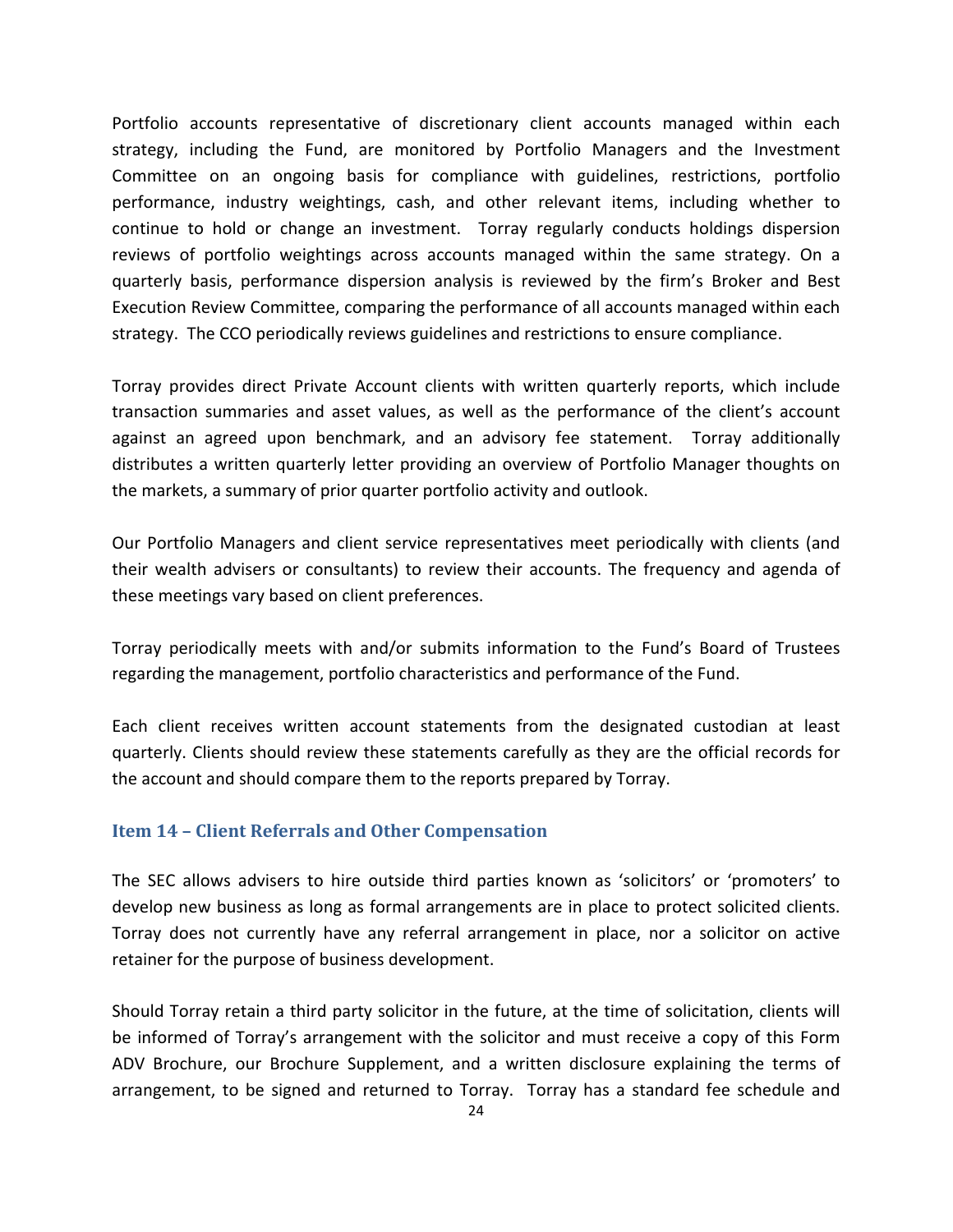does not charge any additional amounts to clients who come to Torray through the efforts of a solicitor to cover the amounts Torray pays to any current or former solicitor. Torray requires that all solicitors on active retainer certify, on an annual basis, that they are qualified to act as solicitors and that they are fully compliant with all federal and state registration requirements pursuant to their solicitation activities. Where Torray makes payment to a former third-party solicitor pursuant to the terms of a prior solicitation agreement with Torray, Torray will continue to independently verify their qualifications and regulatory standing to ensure they are eligible to continue receiving payments.

#### <span id="page-28-0"></span>**Item 15 – Custody**

Torray does not have custody over client securities or other assets except pursuant to its authority to deduct investment advisory fees from certain client accounts. To avoid taking custody and becoming subject to the surprise examination requirement, Torray does not facilitate client requests for standing third party transfers or disbursements made pursuant to a standing letter of authorization (SLOA). Torray does, however, assist clients in the processing of standing first-party transfer requests for the movement of funds from their account to an account registered in the same name. First-party SLOAs are only permissible when the sending custodian has received a copy of a client's written, signed letter of authorization permitting Torray to make such a funds transfer, specifying the name and account numbers of the sending and receiving accounts.

Each client account is maintained at a qualified custodian that is not affiliated with Torray. We have adopted policies and procedures to safeguard client assets, including assets maintained in client accounts where Torray personnel have the authority to deduct advisory fees. Clients should receive at least quarterly statements from the broker-dealer, bank or other qualified custodian that holds and maintains client investment assets. For those accounts where Torray has a direct fee deduction arrangement, we perform a specific due inquiry to ascertain that the qualified custodian sends an account statement, at least quarterly, to each client for which the qualified custodian maintains funds or securities. Torray urges clients to carefully review such statements and compare such official custodial records to the account statements that we provide. Our statements can vary from custodial statements based on accounting procedures, reporting dates, or valuation methodologies of certain securities.

#### <span id="page-28-1"></span>**Item 16 – Investment Discretion**

With the exception of UMA arrangements outlined in Item 4 above, Torray is usually granted discretionary authority from the client at the outset of an advisory relationship. When you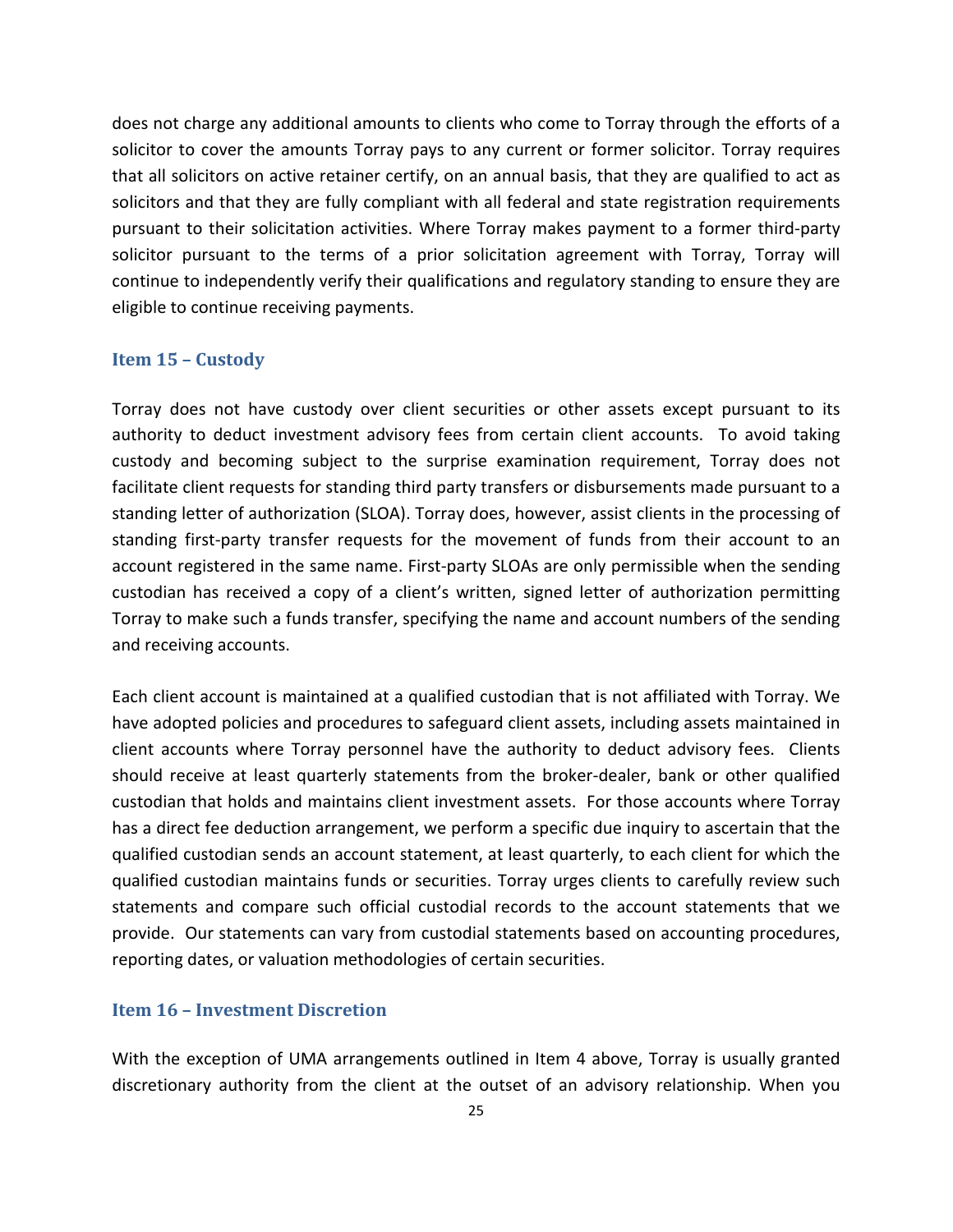delegate investment discretion to us, you authorize us to make decisions in line with your investment objectives without seeking your approval, including the following:

- ♦ Determine which securities to buy and sell and the timing of transactions.
- ♦ Decide total amount of securities to buy and sell.
- ♦ Select broker-dealers through whom we buy and sell securities (unless directed).
- ♦ Set commission rates paid for securities transactions (unless directed).
- ♦ Choose prices at which we buy and sell securities, which include broker-dealer transaction costs.

This discretionary authority is documented in the investment advisory agreement between Torray and the client. In all cases, however, such discretion is to be exercised in a manner consistent with the stated investment objectives for the particular client account. Torray accepts reasonable client restrictions as long as such restrictions do not interfere with our ability to meet our fiduciary obligations and manage the client's assets in accordance with the stated strategy.

When selecting securities and determining amounts, Torray observes the investment policies, limitations, and restrictions of the clients for which it advises. For registered investment companies, Torray's authority to trade securities is also limited by certain federal securities and tax laws that require diversification of investments and favor the holding of investments once made.

#### <span id="page-29-0"></span>**Item 17 – Voting Client Securities**

Torray has written proxy voting policies and procedures as required by Investment Advisers Act Rule 206(4)-6. Under these policies and procedures, Torray votes proxies relating to equity portfolio securities in the best interests of clients, unless the client contract, or other form of subsequent written notification, specifies that Torray will not vote. Most of the time, we vote client proxies the same way across all accounts. However, if you ask us in writing to vote your proxies differently, we will do so.

While Torray has written guidelines for certain issues on which votes are cast, each vote is ultimately cast on a case-by-case basis, taking into consideration all relevant facts and circumstances at the time of the vote. Torray may cast proxy votes in favor of management proposals or seek to change the views of management, considering specific issues on their merits. Torray uses a third-party vendor, Broadridge, solely for the consolidation and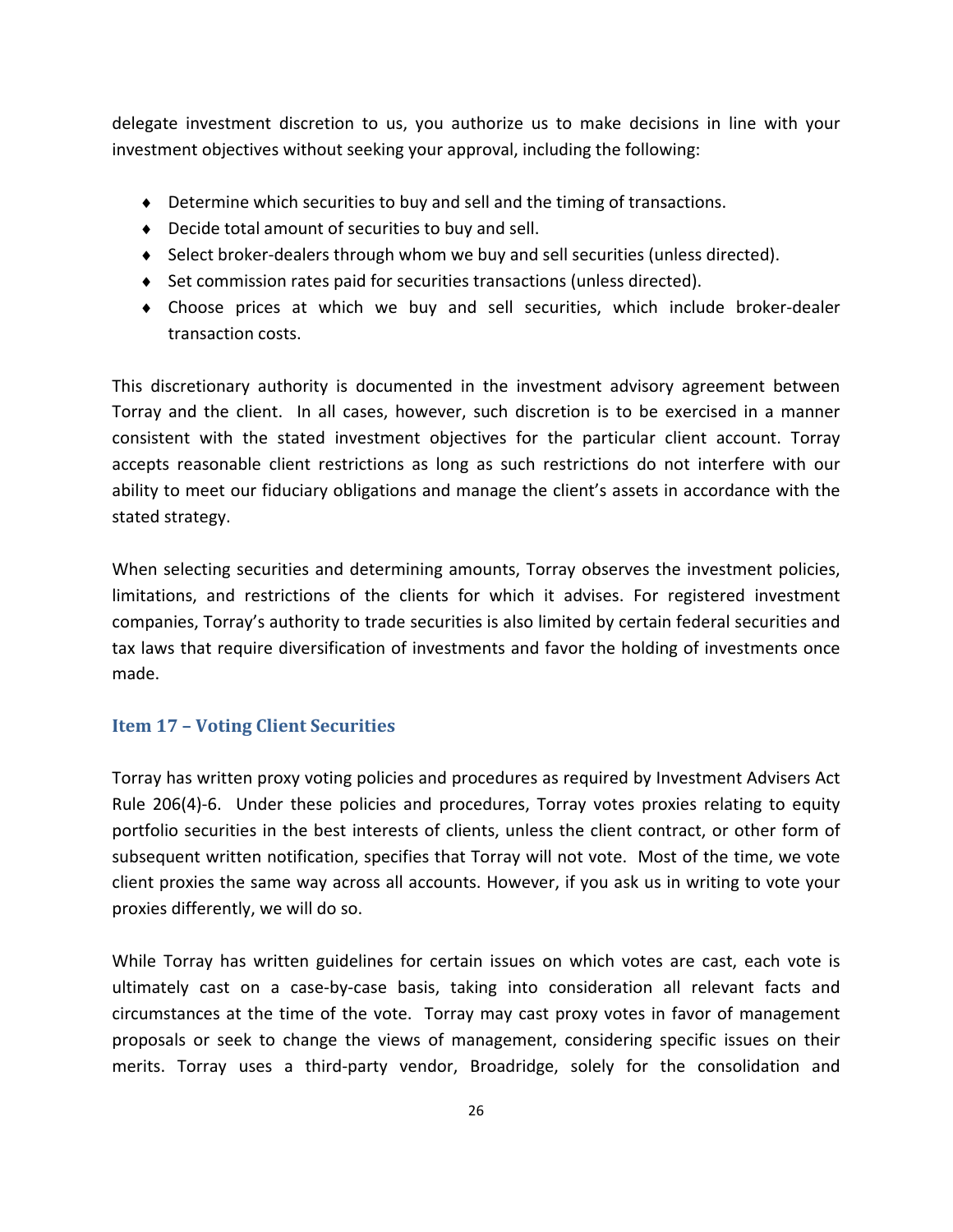submission of votes to be cast for client accounts. Torray does not use Broadridge for proxy voting advisory services.

Torray acknowledges its responsibility for identifying material conflicts of interest relating to voting proxies. Potential conflicts are monitored in general by the CCO through all employees' completion of an annual conflict of interest questionnaire, with a firm blackout list updated as applicable. In any event, Torray investment personnel responsible for making voting decisions are expected to disclose to the proxy administrator any personal conflicts, including those potential conflict relationships of their spouses, or close relatives with the portfolio company. The CCO and Board of Managers will evaluate any such circumstance for materiality. Conflicts based on business relationships with Torray will only be considered to the extent that Torray has actual knowledge of such relationships. When a material conflict of interest between Torray's interests and its clients' interests appears to exist, Torray may choose among the following options to eliminate such conflict: (1) vote in accordance with the policies and procedures if it involves little or no discretion; (2) vote as recommended by a third party service; (3) "echo vote" or "mirror vote" the proxies in the same proportion as the votes of other proxy holders that are not clients; (4) if possible, erect information barriers around the person or persons making voting decisions sufficient to insulate the decision from the conflict; (5) if practical, notify affected clients of the conflict of interest and seek a waiver of the conflict; or (6) if agreed upon in writing with the client, forward the proxies to affected clients allowing them to vote their own proxies.

Clients can obtain copies of Torray's written proxy voting policies and procedures as well as information on how proxies were voted for its account by requesting such information from Torray at the address and phone number listed on page 1 of this Brochure. Torray will not disclose proxy votes for a client to other clients or third parties, other than as required for the Fund, unless specifically requested, in writing, by the client. However, to the extent that Torray serves as a Sub-Adviser to another adviser, Torray will be deemed to be authorized to provide proxy voting records to the adviser's client.

#### **Corporate Actions**

Corporate actions are events initiated by a corporation which impact shareholders, such as mergers, spin-offs, stock buybacks and splits. With regard to portfolio holdings subject to corporate actions (of a non-proxy nature), we will take action on behalf of clients so long as we receive notice of such corporate actions from the client custodian.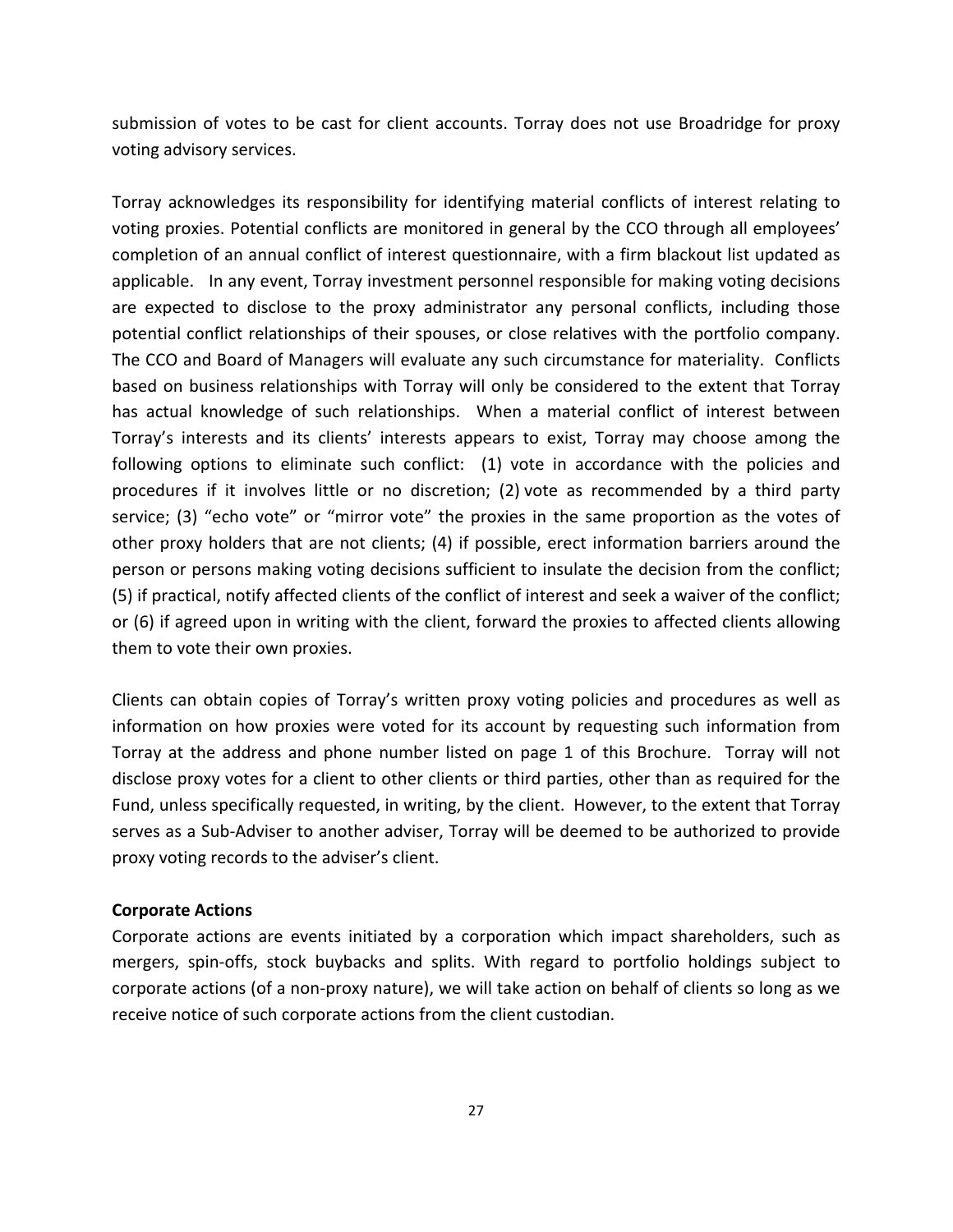#### **Class Actions**

In the event a lawsuit is brought by one party on behalf of a group of shareholders in response to an alleged wrong with the goal of obtaining monetary compensation, Torray offers to its Private Account clients a service administered through Broadridge for the processing, documenting, and monitoring of class actions. When utilizing this service, clients will be charged by Broadridge a processing fee of 17 cents per every dollar reclaimed. Torray does not reimburse clients for the Broadridge processing fee, nor does Torray collect any portion of the Broadridge processing fee. Class actions will be handled in such a manner unless the client specifically opts out, declining participation. Torray will independently process class actions for current clients only when agreed to in writing. For those clients who do not choose to have Torray or its service vendor's involvement in the filing of class actions, Torray will provide certain reports, upon request, to assist clients in the filing process.

#### <span id="page-31-0"></span>**Item 18 – Financial Information**

Registered investment advisers are required in this Item to provide clients with certain financial information or disclosures about Torray's financial condition. Torray does not solicit fees of more than \$1,200, per client, six months or more in advance. Torray has no financial commitment that impairs its ability to meet contractual and fiduciary commitments to clients and has not been the subject of a bankruptcy proceeding.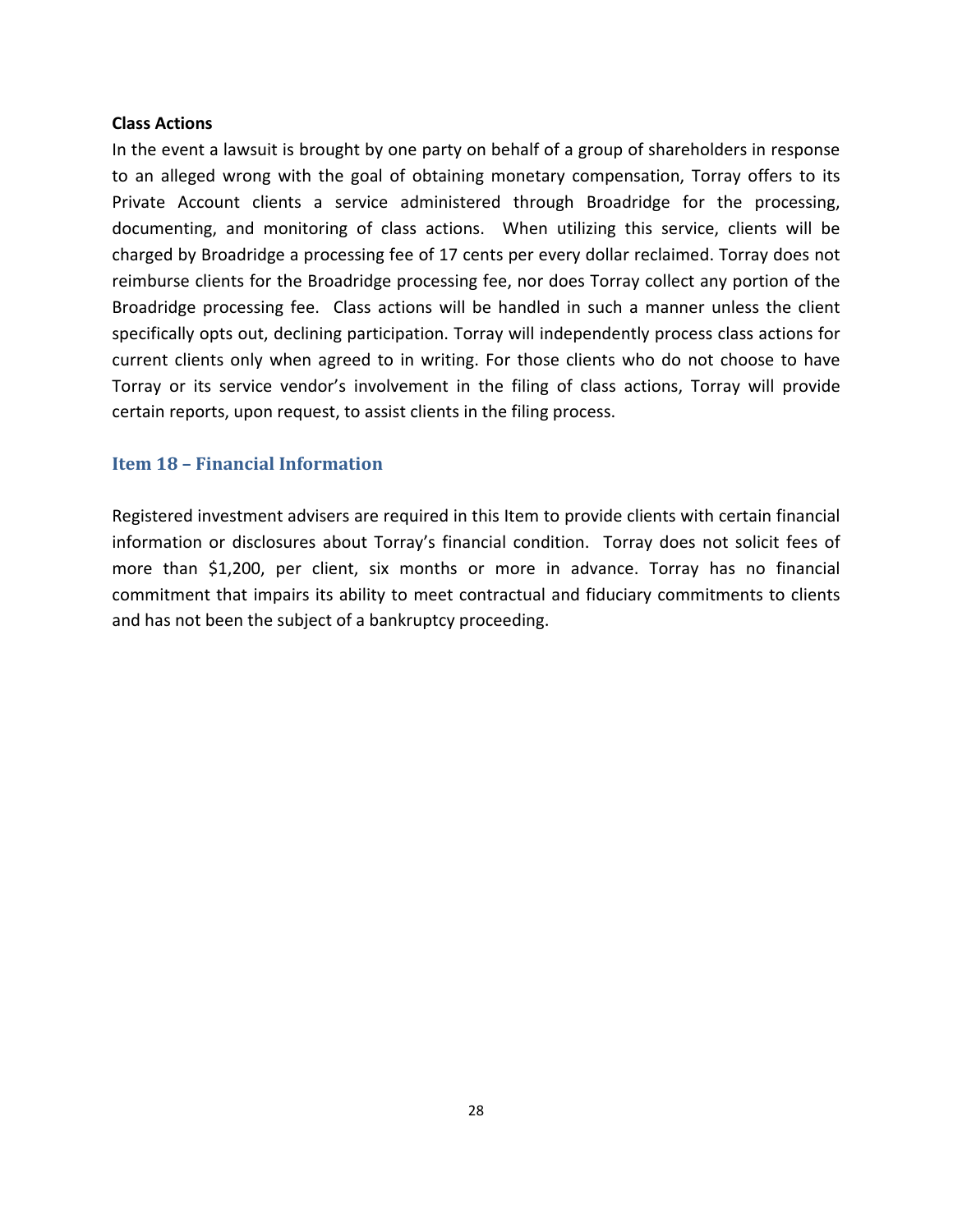| <b>FACTS</b> | WHAT DOES TORRAY LLC DO WITH YOUR PERSONAL INFORMATION?                                                                                                                                                                                                                                                                   |  |
|--------------|---------------------------------------------------------------------------------------------------------------------------------------------------------------------------------------------------------------------------------------------------------------------------------------------------------------------------|--|
| Why?         | Financial companies choose how they share your personal information. Federal law gives<br>consumers the right to limit some but not all sharing. Federal law also requires us to tell you how<br>we collect, share, and protect your personal information. Please read this notice carefully to<br>understand what we do. |  |
| What?        | The types of personal information we collect and share depend on the product or service you<br>have with us. This information can include:<br>social security number and income<br>assets and account transactions<br>investment experience and risk tolerance<br>п                                                       |  |
|              | If you decide at some point to either terminate our services or become an inactive customer, we<br>will continue to adhere to our privacy policy, as may be amended from time to time.                                                                                                                                    |  |
| How?         | All financial companies need to share customers' personal information to run their everyday<br>business. In the section below, we list the reasons financial companies can share their<br>customers' personal information; the reasons Torray LLC ("Torray") chooses to share; and<br>whether you can limit this sharing. |  |
|              | Can you limit this sharing?<br>Reasons we can share your personal information<br>Does Torray share?                                                                                                                                                                                                                       |  |

| Reasons we can share your personal information                                                                                                                                             | Does Torray share? | Can you limit this sharing? |
|--------------------------------------------------------------------------------------------------------------------------------------------------------------------------------------------|--------------------|-----------------------------|
| For our everyday business purposes-<br>such as to process your transactions, maintain<br>your account(s), respond to court orders and legal<br>investigations, or report to credit bureaus | <b>Yes</b>         | <b>No</b>                   |
| For our marketing purposes-<br>to offer our products and services to you                                                                                                                   | <b>Yes</b>         | <b>Yes</b>                  |
| For joint marketing with other financial companies                                                                                                                                         | <b>No</b>          | We don't share              |
| For our affiliates' everyday business purposes-<br>information about your transactions and experiences                                                                                     | <b>No</b>          | We don't share              |
| For our affiliates' everyday business purposes-<br>information about your creditworthiness                                                                                                 | <b>No</b>          | We don't share              |
| For our affiliates to market to you                                                                                                                                                        | <b>No</b>          | We don't share              |
| For non-affiliates to market to you                                                                                                                                                        | <b>No</b>          | We don't share              |
|                                                                                                                                                                                            |                    |                             |

**Questions?**

Please contact Suzanne Kellogg, Chief Compliance Officer by email at **skellogg@torray.com** or by telephone at (301) 493-4600 if you have questions about our privacy practices.